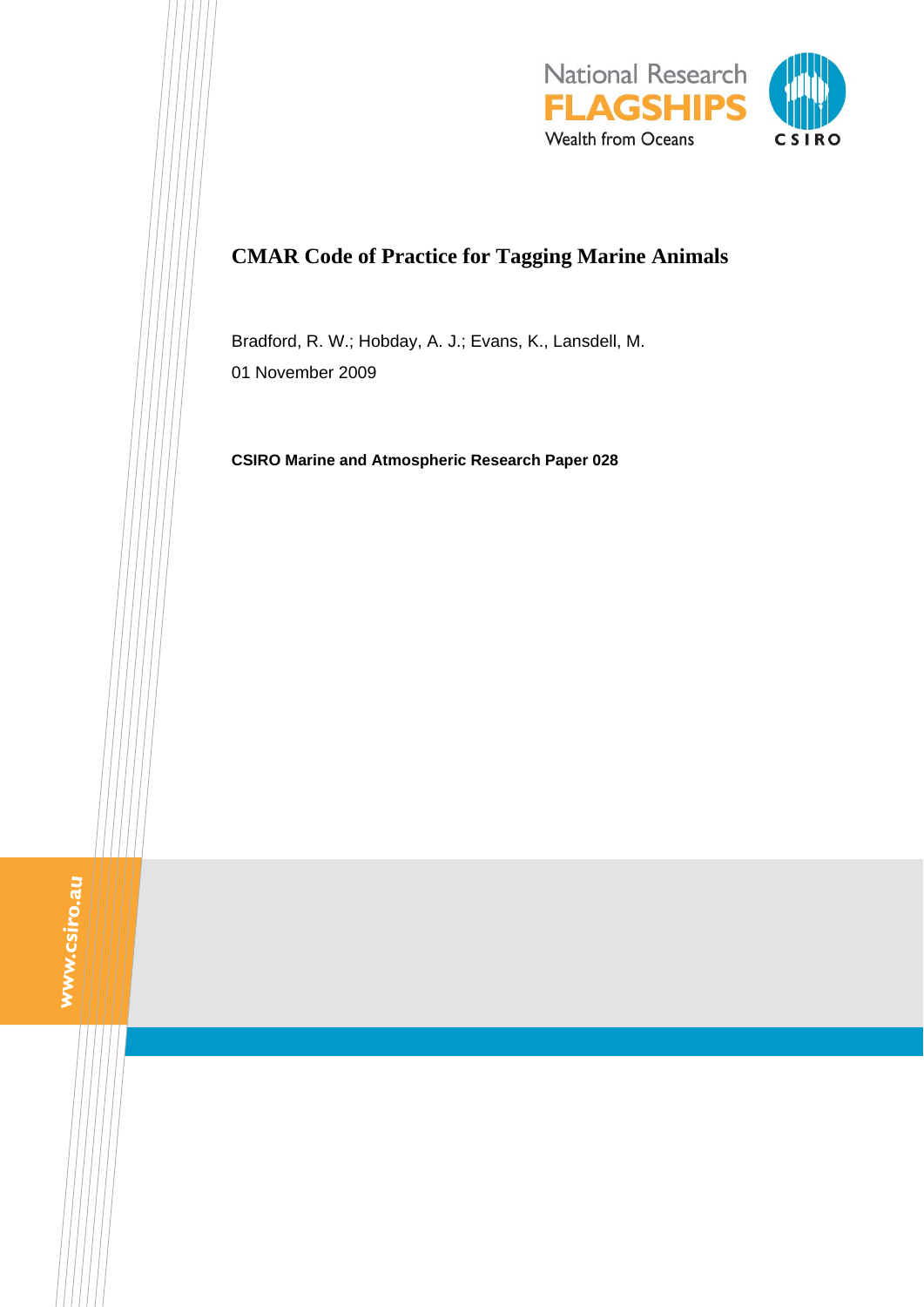### **National Library of Australia Cataloguing-in-Publication entry**

| Title:    | Cmar code of practice for tagging marine animals /<br>Bradford, R. W.  [et al.]                         |
|-----------|---------------------------------------------------------------------------------------------------------|
| ISBN:     | 9781921605406 (pdf.)                                                                                    |
| Subjects: | Marine animals.<br>Animal marking.<br>Professional ethics.                                              |
|           | Other Authors/Contributors: Bradford, R. W. (Russell), 1963-<br>CSIRO. Marine and Atmospheric Research. |

Dewey Number: 591.77

### **ISBN: 978 1 921605 40 6**

**ISSN: 1835 1476**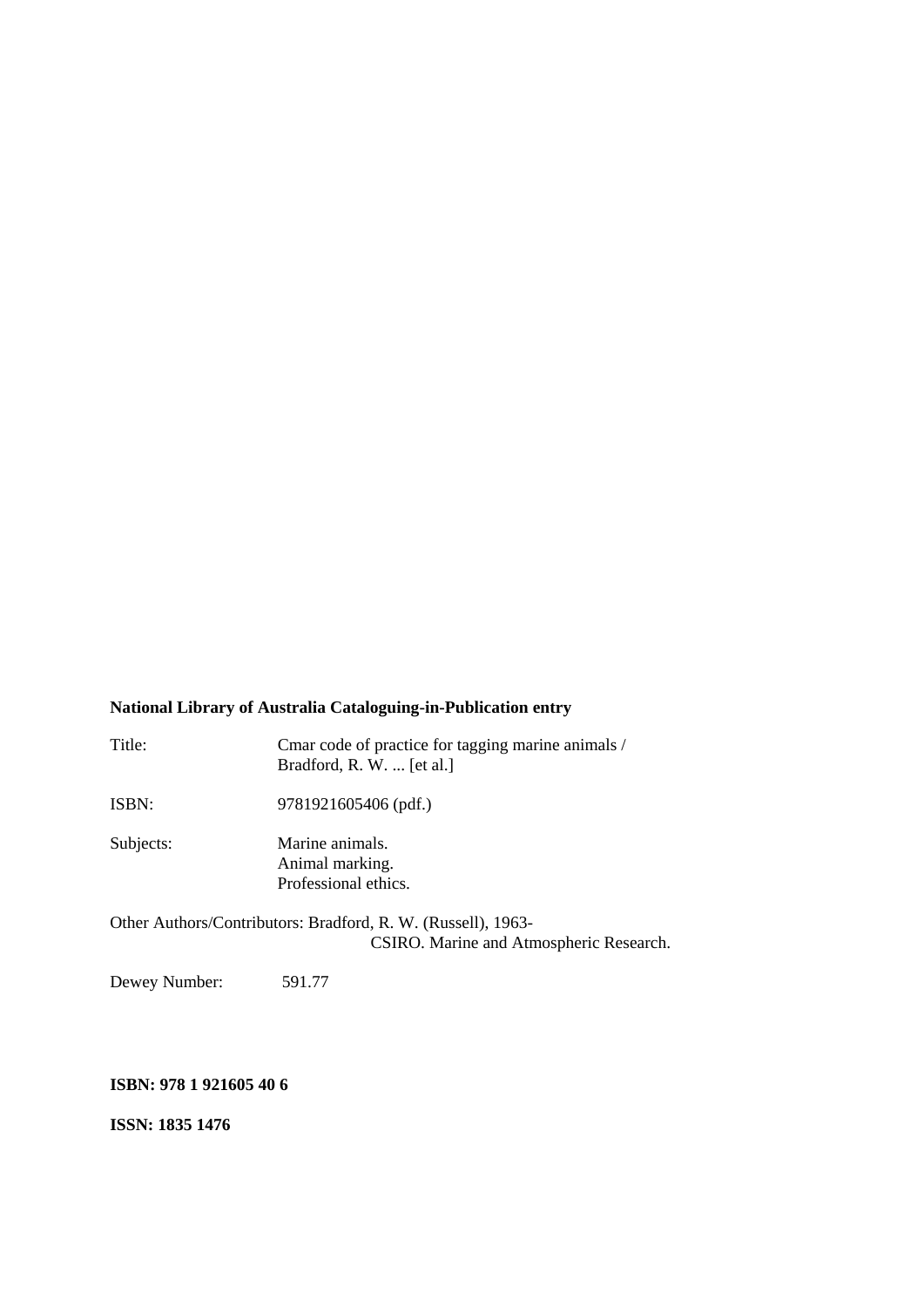Enquiries should be addressed to:

**Russell Bradford**  CSIRO Marine and Atmospheric Research GPO Box 1538, Hobart, Tasmania, 7001 p. 03 6232 5077 f. 03 6232 5000 e. Russ.Bradford@csiro.au

## **Citation**

Bradford, R. W.; Hobday, A. J.; Evans, K.; Lansdell, M. (2009). CMAR code of practice for tagging marine animals. CSIRO Marine and Atmospheric Research Paper 028. CSIRO, Hobart.

## **Copyright and Disclaimer**

© 2009 CSIRO To the extent permitted by law, all rights are reserved and no part of this publication covered by copyright may be reproduced or copied in any form or by any means except with the written permission of CSIRO.

### **Important Disclaimer**

CSIRO advises that the information contained in this publication comprises general statements based on scientific research. The reader is advised and needs to be aware that such information may be incomplete or unable to be used in any specific situation. No reliance or actions must therefore be made on that information without seeking prior expert professional, scientific and technical advice. To the extent permitted by law, CSIRO (including its employees and consultants) excludes all liability to any person for any consequences, including but not limited to all losses, damages, costs, expenses and any other compensation, arising directly or indirectly from using this publication (in part or in whole) and any information or material contained in it.

## **Photo Credits**

| Anon.        |                | 3, 7                           |
|--------------|----------------|--------------------------------|
| Bradford, R. | (CMAR)         | 1, 2, 4, 5A, 6A, 8, 10, 12, 15 |
| Bruce, B.    | (CMAR)         | 9                              |
| Carter, T.   | (CMAR)         | 13A, 14                        |
| Chaffey, S.  | (FV Thylacine) | 17                             |
| Evans, K.    | (CMAR)         | 5B                             |
| Gallen, C.   | (NSW DPI)      | 18A                            |
| Heupel, M.   | (AIMS JCU)     | 11, 13B                        |
| Svane, I.    | (SARDI)        | 18B                            |
| Trinkler, G. |                | 19                             |
|              |                |                                |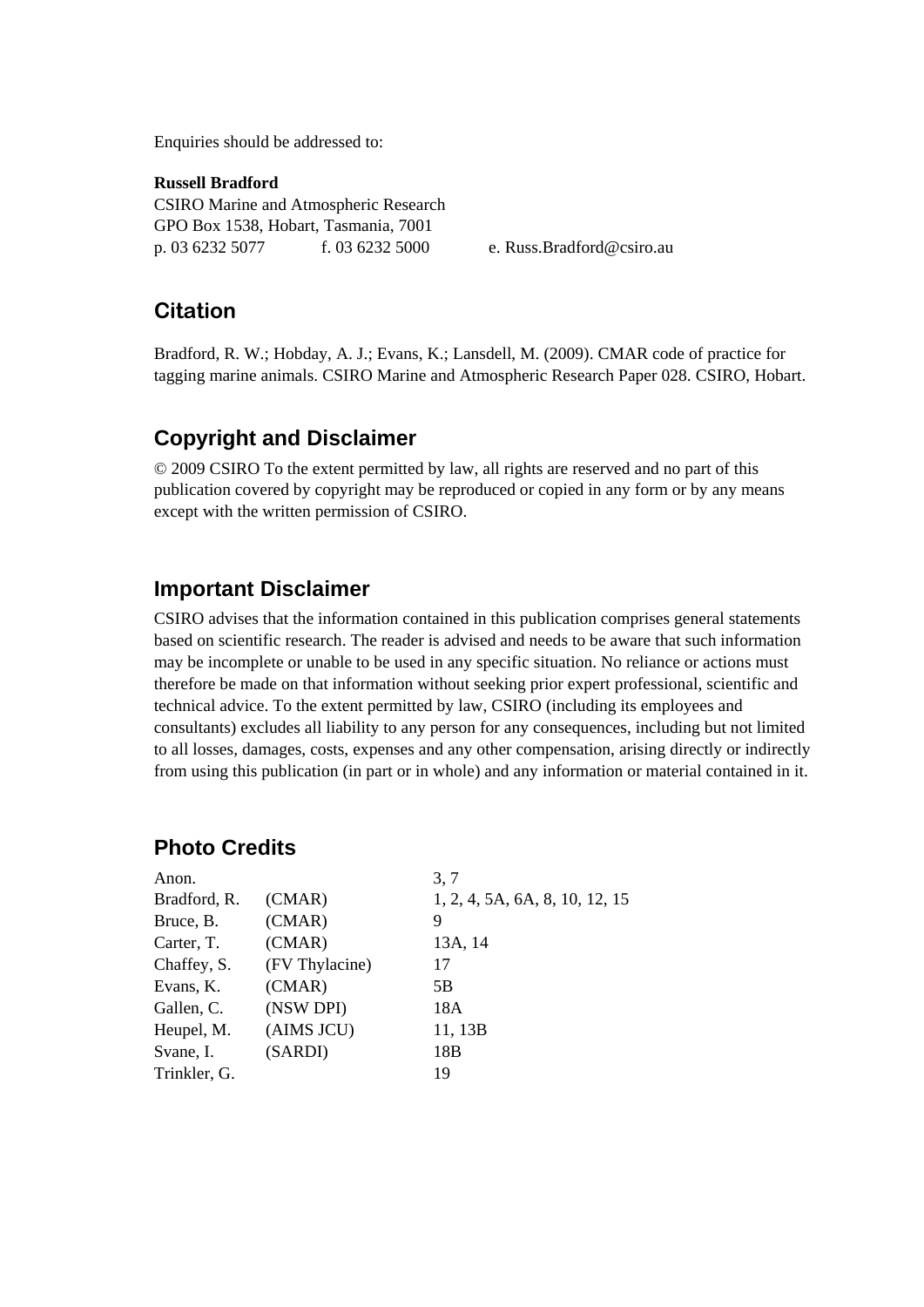# **Contents**

| $\mathbf 1$ . |      |                                                                                         |  |
|---------------|------|-----------------------------------------------------------------------------------------|--|
|               |      |                                                                                         |  |
|               | 1.1  |                                                                                         |  |
|               | 1.2  |                                                                                         |  |
|               | 1.3  |                                                                                         |  |
|               | 1.4  |                                                                                         |  |
|               |      |                                                                                         |  |
|               |      |                                                                                         |  |
|               |      |                                                                                         |  |
|               |      |                                                                                         |  |
|               | 1.5  |                                                                                         |  |
|               |      |                                                                                         |  |
|               |      |                                                                                         |  |
|               |      |                                                                                         |  |
|               |      |                                                                                         |  |
|               |      |                                                                                         |  |
|               | 1.6  |                                                                                         |  |
|               |      |                                                                                         |  |
|               |      | Fish                                                                                    |  |
|               | 1.7  |                                                                                         |  |
|               |      |                                                                                         |  |
|               |      | Fish                                                                                    |  |
|               |      |                                                                                         |  |
|               |      | Fish                                                                                    |  |
|               |      |                                                                                         |  |
|               |      | Fish                                                                                    |  |
|               |      |                                                                                         |  |
|               |      | Fish                                                                                    |  |
|               |      |                                                                                         |  |
|               |      | Fish                                                                                    |  |
|               | 1.8  | Standard Operating Procedure 8: Post field trip equipment cleaning & storage 30         |  |
|               | 1.9  | Standard Operating Procedure 9: Revision of Code of Practice and SOPs  31               |  |
|               |      |                                                                                         |  |
|               |      |                                                                                         |  |
|               | A1.1 |                                                                                         |  |
|               | A1.2 |                                                                                         |  |
|               | A1.3 |                                                                                         |  |
|               |      |                                                                                         |  |
|               | A1.4 | Convention on International Trade in Endangered Species of Wild Fauna and Flora (CITES) |  |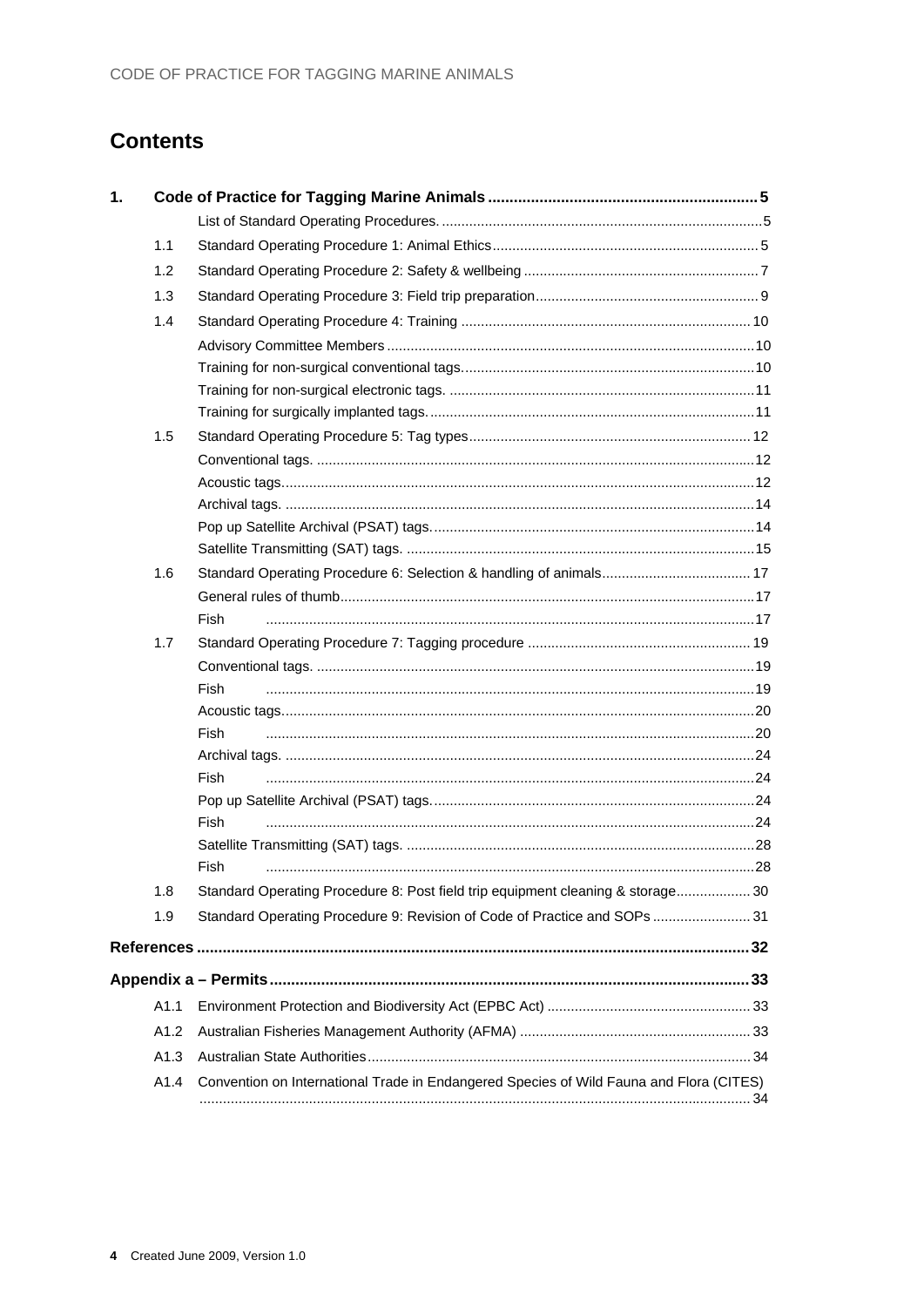## <span id="page-4-0"></span>**1. CODE OF PRACTICE FOR TAGGING MARINE ANIMALS**

The Code of Practice (COP) for tagging marine animals consists of a series of Standard Operating Procedures (SOP) detailing the various steps involved when tagging marine animals. Each SOP has an associated date indicating the last time the SOP was revised. Suggestions for revision of any SOP should be directed to the authors. Suggestions will be appended to the COP and incorporated on a schedule as outlined in SOP 9.

Improving the quality of tagging protocols is good practice to ensure that techniques and methods are transferrable between staff, across years and across projects. Improving our protocols is also an important component of meeting our obligations under animal welfare legislation and are in-line with the *Australian Code of Practice for the Care and Use of Animals for Scientific Purposes* (NHMRC 2004). The following protocols have been based upon CSIRO's *Fish Tagging Protocol* (Bradford et al. 2007); they are designed to be a living document that will be updated in light of advances in technology and methods.

In the text that follows references made to fish will, in general, encompass both bony and cartilaginous fishes unless specified otherwise.

#### <span id="page-4-1"></span>**List of Standard Operating Procedures.**

- 1. Animal Ethics
- 2. Safety & wellbeing
- 3. Field trip preparation
- 4. Training
- 5. Tag types
- 6. Selection & handling of animals
- 7. Tagging procedure
- 8. Post field trip equipment cleaning & storage
- 9. Revision of protocols

## <span id="page-4-2"></span>**1.1 Standard Operating Procedure 1: Animal Ethics**

(created: June 2009; full revision due June 2011)

CSIRO Marine and Atmospheric Research (CMAR) is licensed under Tasmanian State legislation to carry out research on live animals (fulfilling a legal requirement of section 27 of the *Animal Welfare Act* 1993). The license requires all projects to abide by the Australian Code of Practice for the Care and Use of Animals for Scientific Purposes

(http://www.nhmrc.gov.au/publications/synopses/eA16syn.htm); it is also CSIRO policy that the Code of Practice be followed by all staff. Under the Code of Practice it is a legal requirement (sections 4(3) and 30(3) of the *Animal Welfare Act* 1993) that all projects conducting research on live animals (all non-human vertebrates and higher order invertebrates) must have approval from an Animal Ethics Committee (AEC) before the research can proceed. Failure to obtain AEC approval for a project compromises not only CMAR's license but the ability of all of CSIRO to conduct research on animals.

Approval for research can be obtained from a local AEC. In Tasmania, CMAR approval is sought from the Tasmanian Department of Primary Industries and Water (http://www.dpiw.tas.gov.au/aec) under a Memorandum of Understanding. Under some circumstances additional Animal Ethics approval may be required if the research is being done in collaboration with other institutions and/or in other states. Appendix A provides further information of permit requirements.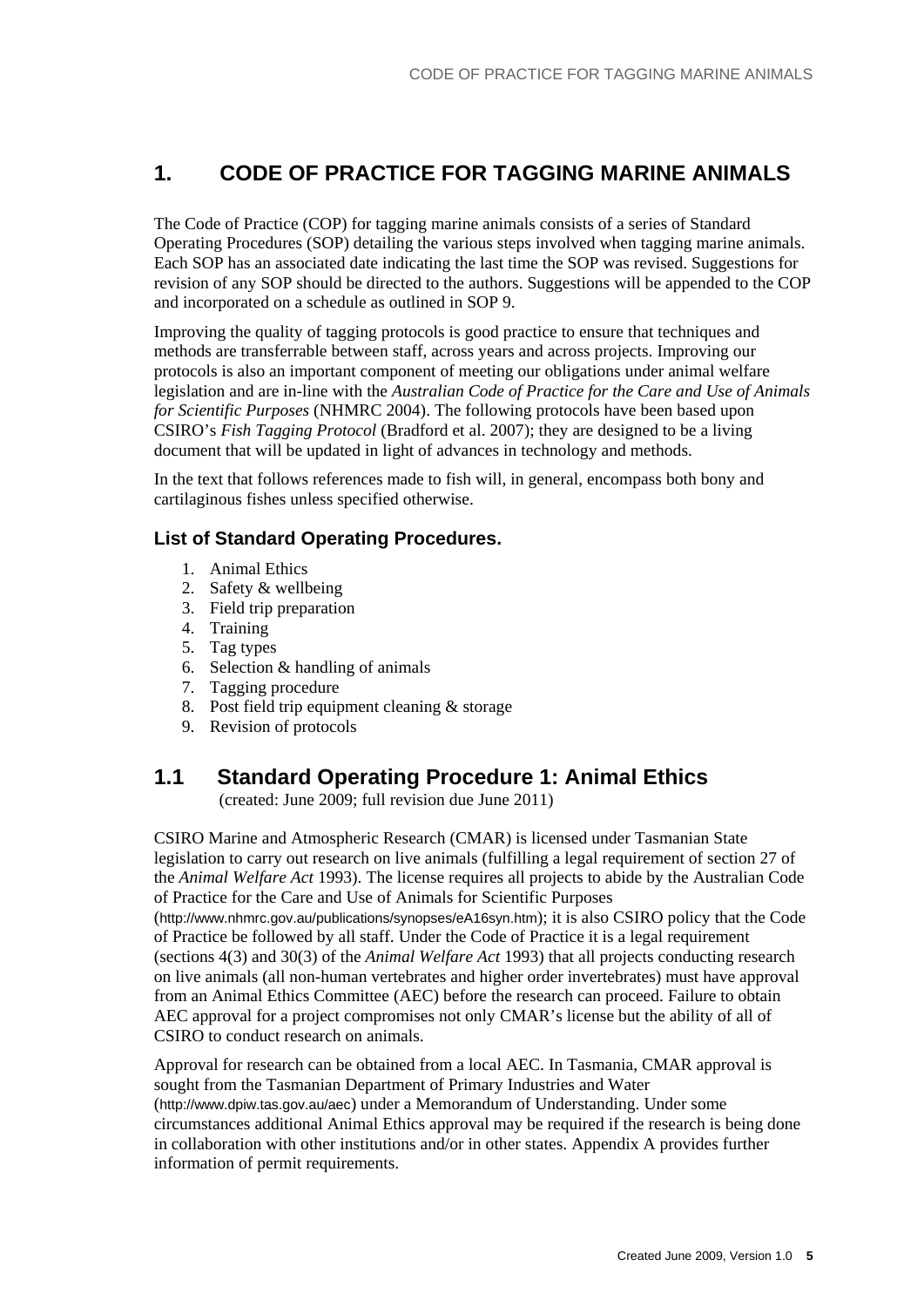Our obligations under Animal Ethics require that we treat every animal with care to ensure its safety and wellbeing. For tagging studies it is essential that the tagged animal is in good health upon release. However, should there be an unexpected event that impacts or may impact negatively on the wellbeing of an animal in your care, you must report the incident to the relevant AEC as soon as practicable. Adverse incidents include animal escapes, unexpected illness, injury or death, emergency treatment or euthanasia, or accidents to the investigator. The current AEC policy (2009) indicates the following course of action:

"The AEC Executive Officer must be informed, as soon as is practicable, after the incident occurs, but no longer than **7 days** after the event. A post-mortem must be conducted to investigate the cause of the incident, and a report forwarded to the AEC Executive Officer within a week of reporting the incident.

Failure to report an adverse incident within 7 days is contrary to your Animal Research Approval Certificate. In the absence of notification of adverse incidents, the AEC is unable to fulfil its obligations to DPIW or other licensed institutions, to ensure that all care and use of animals by those institutions is conducted in compliance with the Code.

The Operating Procedures for the DPIW AEC provide that, on receiving an Adverse Incident Report, the AEC Executive Officer circulates the report to the AEC members, who may request additional information.

If they consider it warranted, the AEC may suspend or cancel the project or amend the conditions of the Approval Certificate. The Chief Investigator will be notified of the AEC's decision by the Chair, and the Chair will also provide a report to the Secretary DPIW on the adverse incident."

In the very rare case where communications prevent notification within seven days, the incident must be reported as soon as communications are possible and the researcher must provide a valid reason for being unable to report the incident sooner. Note that the report can be relayed through a supervisor/manager/associate investigator if direct communication to the AEC is likely to be delayed.

All tagging personnel are obliged to read and understand their obligations under Animal Ethics, and must use best practice to ensure the safety and wellbeing of all animals that are being used in their research. The Standard Operating Procedures outlined herein do not replace or override the Australian Code of Practice for the Care and Use of Animals for Scientific Purposes and the legal requirements of the *Animal Welfare Act* 1993.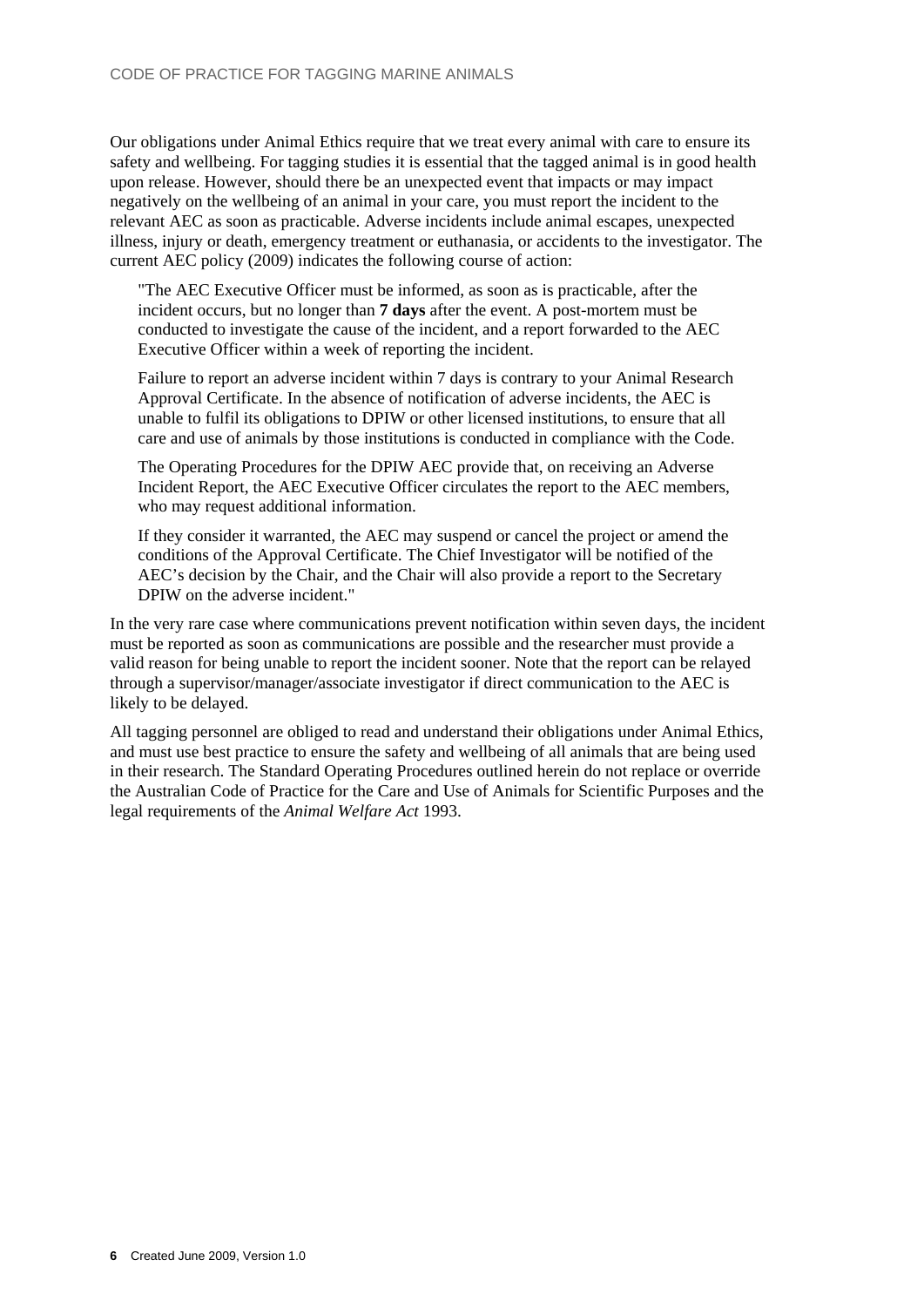## <span id="page-6-0"></span>**1.2 Standard Operating Procedure 2: Safety & wellbeing**

(created: June 2009; full revision due June 2011)

When discussing safety and wellbeing we tend to focus on the human side of the equation. Of equal importance, however, is the safety and wellbeing of the subject of our research. All species differ in their susceptibility to stress, including capture stress (Monamy & Gott, 2001). It is the researcher's moral and ethical duty to ensure that the effects of capture and handling on wildlife are accounted for and minimised. It is also scientifically sound to ensure that the effects of any intervention are minimal so that they do not adversely affect the analysis and interpretation of data.

When assessing the effects of capture and handling, we must formally consider the humane Principals of replacement, reduction and refinement (Monamy & Gott, 2001). The researcher should consider the possibility of using non-destructive, non-interventionist procedures and the feasibility of replacing the animal with a computer model. In the event that replacement cannot be achieved, the researcher must carefully consider the required number of animals to achieve a statistically robust result. It is also a requirement that the researcher continually refine techniques with an aim to achieving/maintaining the "normal" functioning of physiological and behavioural systems (Heeger & Brom, 2001).

More specific information is contained in SOP 6 (Selection & handling of animals).

Returning our attention back to the human side of safety, some general notes follow on the responsibilities of personnel while in the field. It should be noted, however, that safety is largely a matter of common sense and is maximised through effective prior planning. If it doesn't feel "right", don't do it.

Much of CSIRO's tagging requires time on vessels at sea or in remote locations. Wherever possible the daily decisions on where and how operations are to be conducted are the responsibility of the senior scientist, as is the decision on whether or not the weather conditions are suitable for effective tagging. However, when on a fishing vessel, the vessel skipper has the ultimate veto with respect to navigation, personnel safety considerations and the safety of the vessel.

Before going out into the field it is the *responsibility of the Investigator* to ensure the CSIRO personnel have met the requirements for field-going staff:

- Current workplace level 2 first aid.
- Current sea-going medical (for at-sea based field work).
- Current 'Elements of Shipboard Safety' or Personal Survival Training certificate (for at-sea based field work).
- Have read and signed off on the OHS&E risk assessment.
- Notified CSIRO of having completed the requirements.

"Recent changes to the OHS&E Act have removed the immunity from prosecution for all CSIRO employees. This means that there are now potential fines and penalties associated with breaching the Act. Research Group and Project Leaders bear the responsibility for ensuring that personnel have received the appropriate instruction and training before working on vessels." (Young 2005).

Every field-based operation has a different suite of safety concerns. Under *Duty of Care*, each person is responsible for their own health and safety, as well as the health and safety of all other personnel working within the same environment. When undertaking field work at sea, ensure you have discussed safety with the skipper of each vessel and are aware of the location of safety equipment. In the case where there are two CSIRO officers/delegates conducting the field work,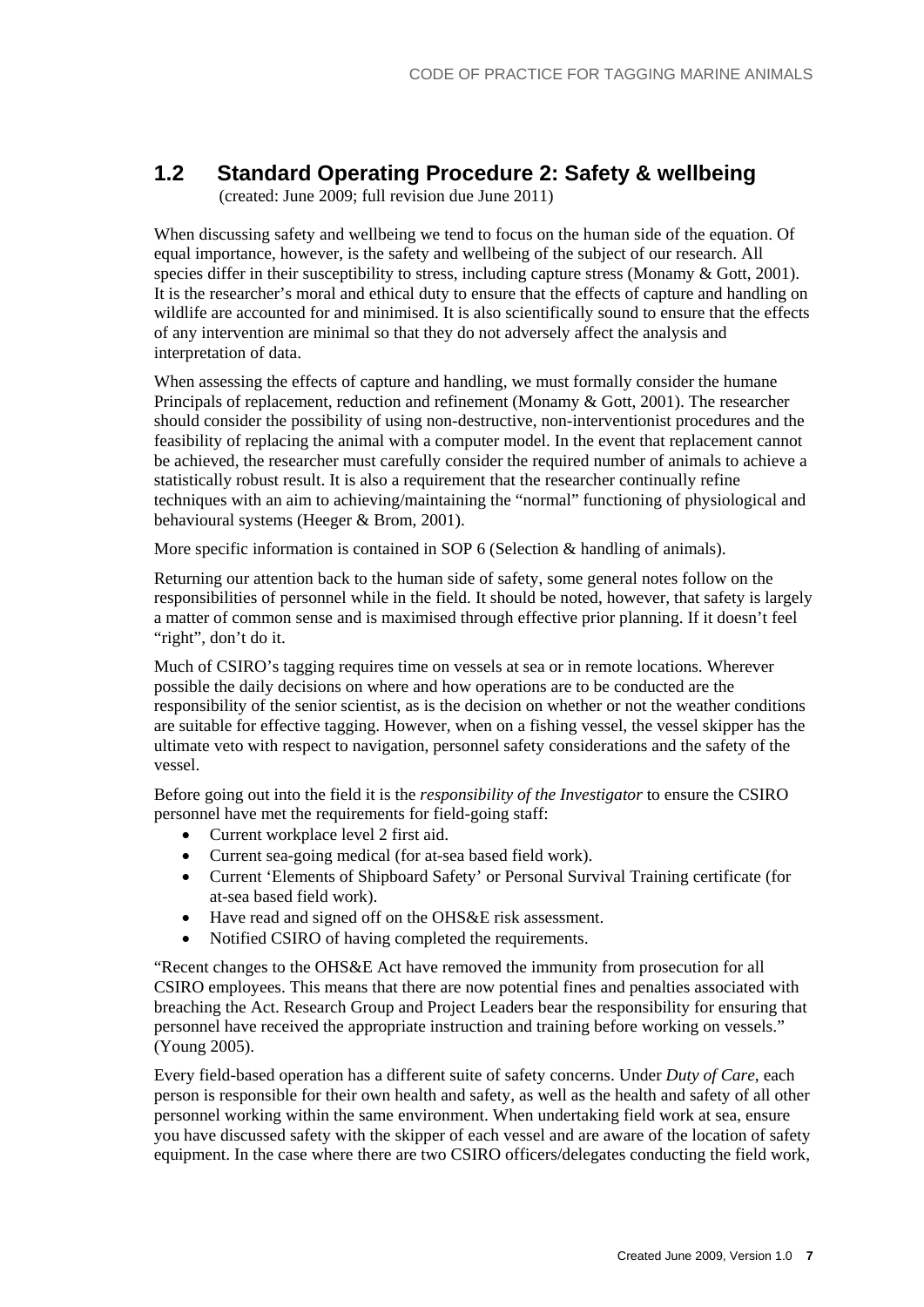one member will have the role of *field/cruise leader*, and as such is deemed responsible for the safety of the other staff. The instructions of the field/cruise leader as regards safety issues must be adhered to.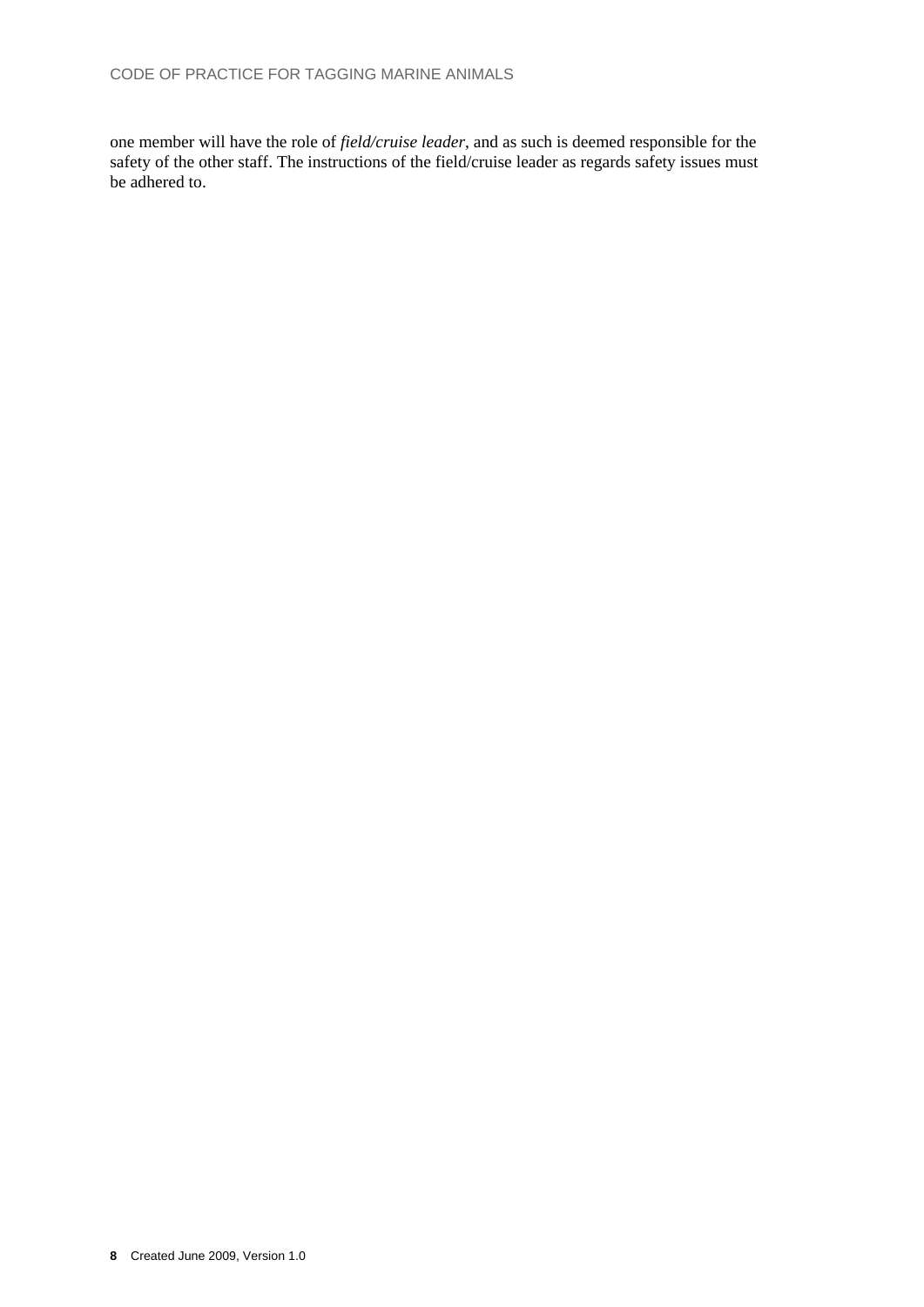## <span id="page-8-0"></span>**1.3 Standard Operating Procedure 3: Field trip preparation**

(created: June 2009; full revision due June 2011)

In preparation for field-based tagging work, thorough consideration should be given to the equipment required, a detailed inventory documented and a kit of field equipment prepared, including storage/packaging that is suitable for transport. The kit should also contain adequate supplies of 'spare' items and consumables, as well as a basic first aid kit. Personal equipment, such as adequate clothing and footwear, wet weather gear, a personal EPIRB, inflatable life vest, sun protection and sleeping gear for the trip should also be prepared, along with other personal items required for the trip. Copies of all relevant permits should be made and placed in the tagging kit.

Prior to departure, tagging equipment to be used should be inspected to ensure it is in good, serviceable condition following transport, clean and ready for use. For larger items, such as a tagging cradle, it is wise to set up the equipment before setting sail while the benefit of surefooting exists. This allows a check for correct ropes and attachments, ensuring that the mesh liner is securely laced to the frame and the boom attachment ropes are fixed to the cradle frame. For the tagging cradle used in conventional and archival tagging, ensure the measuring scale is accurate and readable. This time also provides a good opportunity for showing/explaining to the skipper and crew what equipment will be used and how the equipment is to be used. Once set up, the equipment should be stored in an area where it is secure and protected from potential damage or buffeting and out of the way of the crew.

If large animals are to be removed from the water using a cradle and boom, a check should also be performed to ensure that the vessel's boom and winch systems are sufficiently adjustable and manoeuvrable (and even to check they are in good operating condition) to permit the use of a tagging cradle (i.e. to extend the boom laterally such that the winch line can draw the cradle up vertically from the water, clearing the side of the vessel). The crew should be instructed in how the cradle must be deployed and retrieved to ensure the careful and safe landing of the specimen to be tagged, along with an adequate number of hands available for its deployment and retrieval.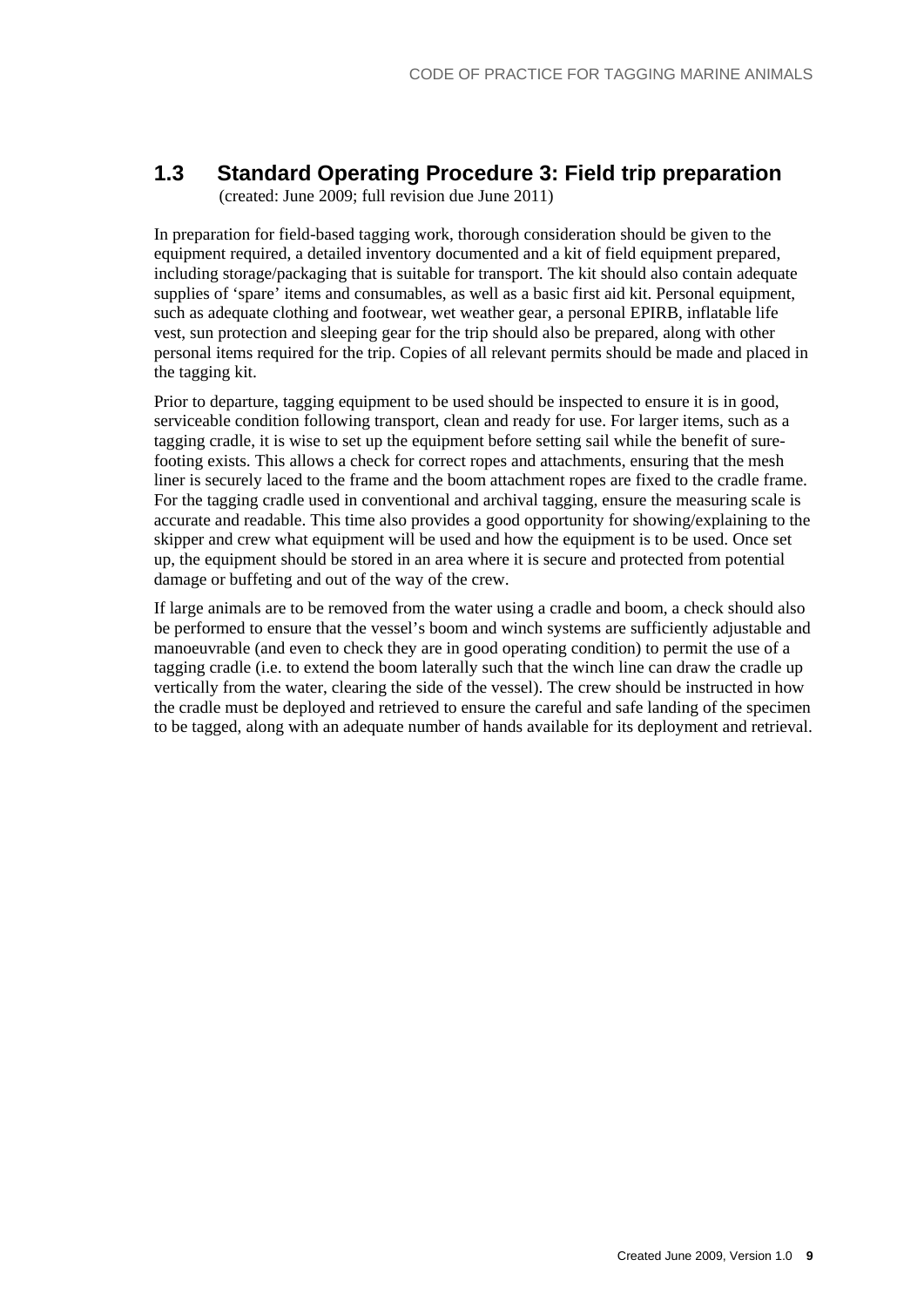## <span id="page-9-0"></span>**1.4 Standard Operating Procedure 4: Training**

(created: June 2009; full revision due June 2011)

In the context of SOP 4 we are concentrating on the training requirements for tag application (including gaining a familiarity with the documentation procedures required for each particular operation). For training in selecting and handling an animal for tagging, please see SOP 6.

Training is an essential component of any research program. Different tag types require different levels of training. Below we outline the training requirements for all current tag types from non-surgical conventional tags through to electronic tags requiring surgical implantation. The training program for all tagging operations is overseen by an advisory committee consisting of a veterinarian, tagging instructors and data users.

#### <span id="page-9-1"></span>**Advisory Committee Members**

(as of September 2009)

Barry Wells (Veterinarian) Russell Bradford (Electronic Tag Systems Support coordinator/Animal Ethics/Instructor) Alistair Hobday (Training development/Instructor) Karen Evans (Animal Ethics/Instructor) Clive Stanley/Thor Carter (Instructor) Paige Eveson (Data user representation)

### <span id="page-9-2"></span>**Training for non-surgical conventional tags.**

Training for non-surgical conventional tags is a three step process. As the majority of conventional tags deployed are on fish, training is focussed on fish. First all potential taggers are required to observe and practice non-surgical tag application in a "class room" setting using a surrogate fish of synthetic rubber. The surrogate is anatomically similar to a 15 kg southern bluefin tuna. Practice on the surrogate ensures the tagger is proficient in the correct placement of non-surgical tags. Class room training will ideally also involve dead fish that have been obtained through other field studies. The placement of tags can be demonstrated and checked by removing the flesh around the anchor to expose the pterygiophores.

The next step in training is obtained in the field under the supervision of an experienced tagger (minimum level 3, see below). During this step the trainee is introduced to capture methods, animal selection (SOP 6), data collection and tag application. The trainee will observe the experienced trainer, practice technique and tag placement on recently euthanaised fish. Once the trainer is satisfied of the trainee's technique, the trainee will be allowed to tag live fish under supervision.

The final step in training for non-surgical tags is gaining sufficient experience to be able to perform field work without the supervision of a trainer. Generally this will occur after the trainee has conventionally tagged a minimum of 500 live fish. Released fish are tracked in the CSIRO database and provide a mechanism to monitor a tagger's proficiency.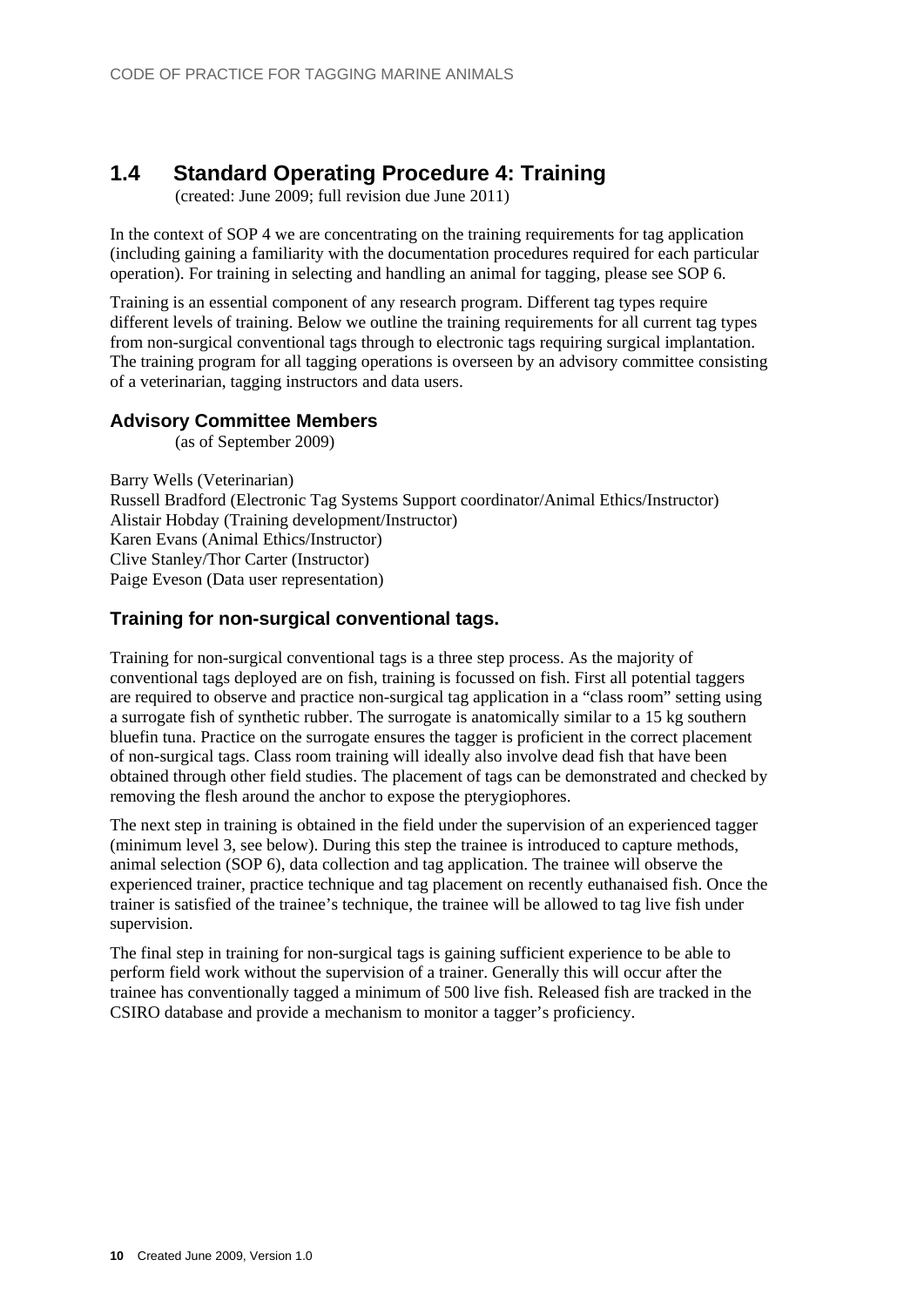### **Training for non-surgical electronic tags.**

Training for non-surgical electronic tags is the same as that for non-surgical conventional tags apart from the following:

- The anchor type used for electronic tags is not compatible with the surrogate fish. However, the Principals of tag placement are the same for both non-surgical tag types.
- During the class room component the trainee is introduced to the various anchor types used with non-surgical electronic tags.
- The trainee is not required to deploy 500 electronic tags under supervision before being declared proficient. Deployment of non-surgical conventional tags is considered equivalent in this instance.

### <span id="page-10-1"></span>**Training for surgically implanted tags.**

Surgical implantation requires further training in addition to the requirements for non-surgical tags. Again, as the majority of surgically implanted tags are deployed on fish, the training is focussed on fish. CSIRO has implemented a series of four certification steps aimed at ensuring each tagger is properly trained and that their techniques are effective. The requirements for the four levels are outlined below.

#### *Level 1.*

Level 1 training is conducted in the class room setting where the trainee is instructed in the theory of tagging, liaison with crew and skipper of fishing vessels, and surgical techniques associated with the implantation of tags. Animal handling and selection (SOP 6) is also covered at this time. Training is conducted on the surrogate fish as well as on dead fish obtained through other field studies. Daily practice in suturing techniques is encouraged. Level 1 training also includes viewing training videos of surgeries conducted under field conditions.

#### *Level 2.*

Level 2 training is conducted in a field setting under the supervision of a minimum level 3 trainer. While in the field the trainee will observe an experienced tagger and practice surgical techniques on recently euthanaised fish. Once the trainer is satisfied of the trainee's technique, the trainee will be allowed to tag live fish under the direct supervision of the trainer.

#### *Level 3.*

Level 3 training consists of further tagging in the field, initially under the direct supervision of a trainer. The trainee will be able to perform unsupervised surgical tagging once the trainer is satisfied of the trainee's proficiency. However, to complete level 3 the trainee must perform a minimum of 50 surgeries on fish that are subsequently released in the field. Released fish are tracked in the CSIRO database and provide a mechanism to monitor a tagger's proficiency.

#### *Instructor.*

<span id="page-10-0"></span>Instructor status is achieved through the development of training protocols and the delivery of training courses at level 1. Level 3 proficiency and qualifications must have been attained to reach this level.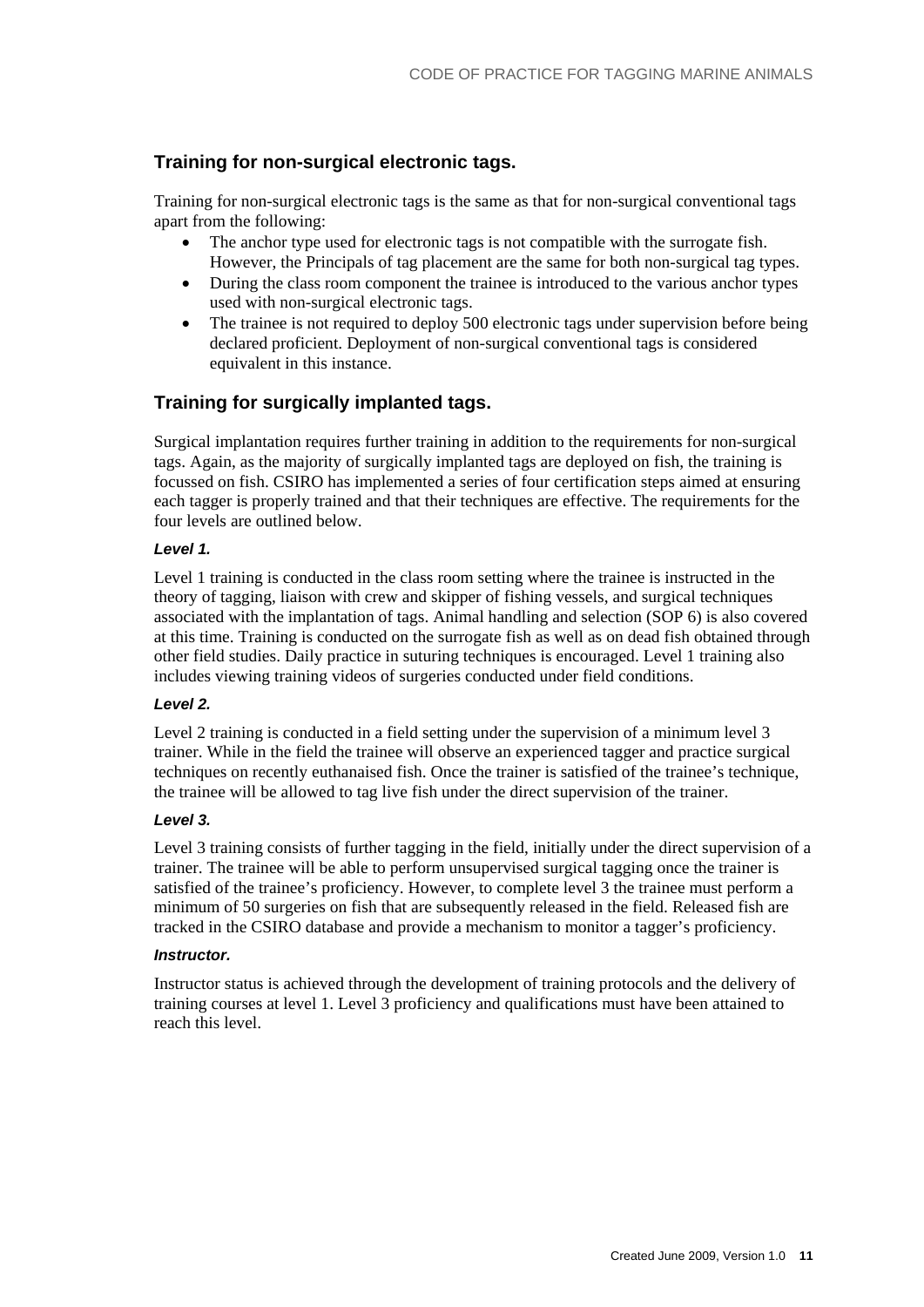## <span id="page-11-0"></span>**1.5 Standard Operating Procedure 5: Tag types**

(created: June 2009; full revision due June 2011)

CSIRO deploys a variety of tag types ranging from simple non-surgical conventional tags through to sophisticated electronic tags that may or may not require surgery to deploy. Conventional tags commonly include both dart and T-bar tags. Electronic tags can include acoustic, archival, pop-up satellite archival (PSAT), and satellite transmitting (SAT) tags. The choice of tag is often based on prior knowledge and use. However, each study should assess the suitability of the particular tag and in particular the implications of tag choice on animal welfare. The application of tags is outlined in SOP 7; below is an introduction to the tag categories commonly used by CSIRO on pelagic animals.

### <span id="page-11-1"></span>**Conventional tags.**

CSIRO typically uses two variations of conventional tag: dart and T-bar (Figure 1). Both tag types are made of plastic on which an identification number and a "return to" message have been printed. Both tag types are applied using a stainless steel needle, by hand for dart tags and using an applicator gun for T-bar tags.

Conventional tags are inexpensive  $($   $\sim$  \$1), quick and simple to apply and are traditionally used where large numbers of tags are to be deployed. They can provide high resolution data on tag release and recapture position (although recapture positions tend to be reported at a lower resolution than release position). At release, data on fish condition, sex, size and weight may be collected. If on recapture similar data are collected, growth rates can be calculated. Rates of tag return can be used to estimate fishing and natural mortality parameters. These data can then be used in fishery models to assess population parameters and exploitation rates.



Figure 1. Range of conventional tags used by CMAR: dart and T-Bar tags.

### <span id="page-11-2"></span>**Acoustic tags.**

Acoustic tags come in a variety of shapes and sizes (Figure 2) that can be tailored to the study at hand. Acoustic tags emit an ultrasonic signal on a random basis that encodes a tag number. When within the detection range of an acoustic receiver, the signal is detected and logged by the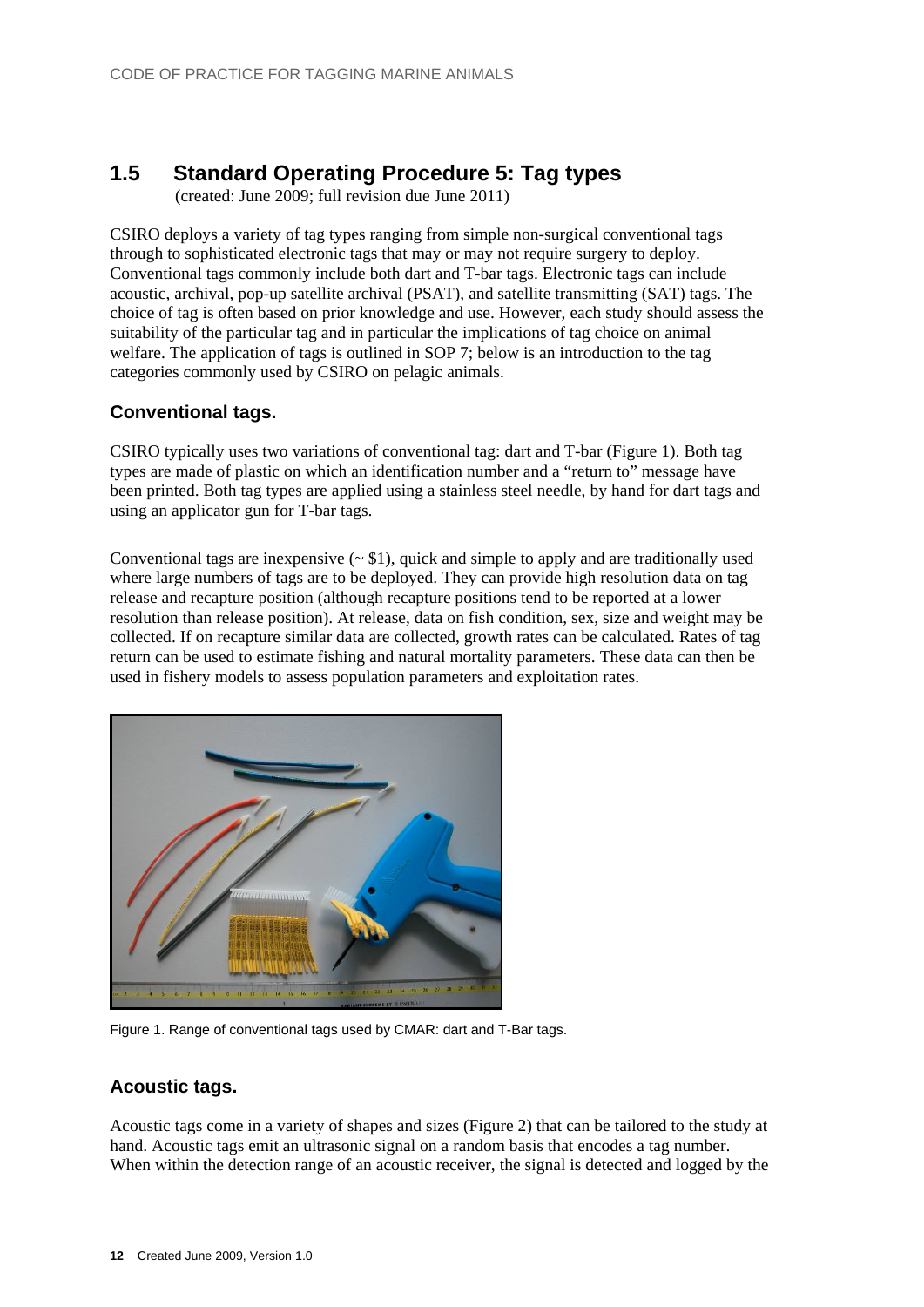receiver. Some acoustic tags also incorporate sensors that can measure depth and temperature of the tag. The same ultrasonic signal encodes the data from the sensor.

Current battery technology and power management systems can allow life spans of acoustic tags of up to 10 years. Long life tags allow the researcher to follow ontogenetic changes in the distribution of species. Although acoustic tags can be deployed either externally or internally, in the case of fish internal deployment is preferred. Surgically implanting tags in fish eliminates the potential for biofouling communities to grow on the tag and irritate the tagged animal (Figure 3). However, there are specific cases where surgically implanting acoustic tags in fish is not feasible and the tag needs to be attached externally to the animal. In these cases the tether attaching the tag to the fish should incorporate a mechanism to allow timely release of the tag.



Figure 2. A range of acoustic tags commonly used in CMAR research projects.



Figure 3. Example of tag fouling on an externally attached acoustic tag.

Acoustic tags are moderately expensive (several hundred dollars) and are used where the researcher needs to collect data on specific, known individuals (ID encoded in the ultrasonic signal). **Continuous** acoustic tags that emit their signal on a high repetition rate (typically every second) are used to manually track individuals. Continuous acoustic tracking tags allow for fish to be followed from a tracking vessel (fitted with a hydrophone) and monitor their swimming depth over the duration of the tracking operation. Manual tracking is generally of short duration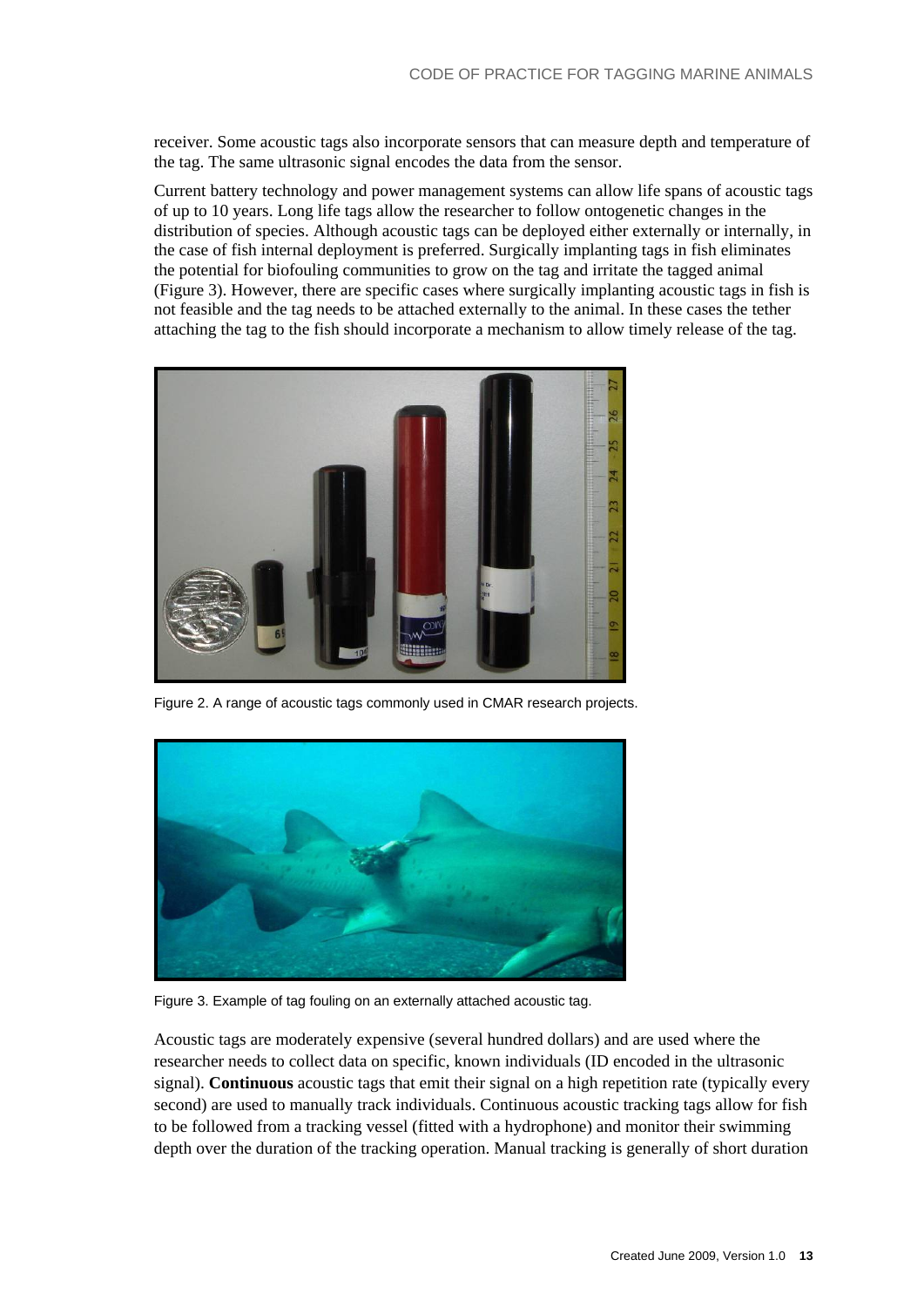(days to weeks). **Coded** acoustic tags that emit their signal on a low repetition rate  $(-1 - 10)$ minutes) are commonly used where the researcher wishes to examine the presence/absence of individuals at particular sites over longer time frames, or to examine long range movement patterns of individuals.

### <span id="page-13-0"></span>**Archival tags.**

Archival tags are user programmable tags capable of storing data on internal and external environmental parameters (Figure 4), typically water and body temperature, depth and ambient light levels. Archival tags can be either attached externally or surgically implanted. External attachment is the most common method for air-breathing marine animals and for large fish or those fish that are susceptible to high levels of capture stress. However, for most fish the standard practice is for archival tags to be surgically implanted. Sensors can be programmed to collect data on a time scale from every second to several minutes. The rate of data collection affects the life span of the tag through constraints imposed by its memory chip and battery life. Astronomical algorithms applied to the collected light level data provide medium resolution position estimates (which can be improved through further post processing and using additional sensor data).

Archival tags are relatively expensive (AUS \$1000+) and used where the researcher requires high resolution data to be collected over medium to long time frames (maximum  $\sim$  3 years). The archived data is only accessible on recapture of the animal and return of the tag. Archival tags, therefore, are often used in conjunction with other tag types where high resolution data from a few individuals may be applied to a larger population.



Figure 4. Examples of archival tags used by CMAR. Current generation Wildlife Computers mk10 archival tag (left); earlier versions of archival tags (right).

### <span id="page-13-1"></span>**Pop up Satellite Archival (PSAT) tags.**

The PSAT group of tags (Figure 5) includes both simple light-based positioning and light-based positioning GPS position acquiring tags. PSAT tags are user programmable tags capable of storing data on external environmental parameters, typically water temperature, depth and ambient light levels. PSAT tags are attached externally and incorporate a mechanism to ensure tag release (at a user programmed time). Upon release, the tag floats to the surface and begins to transmit a summary of the archived data to the Service Argos satellite constellation. Astronomical algorithms applied to the collected light level data provide medium resolution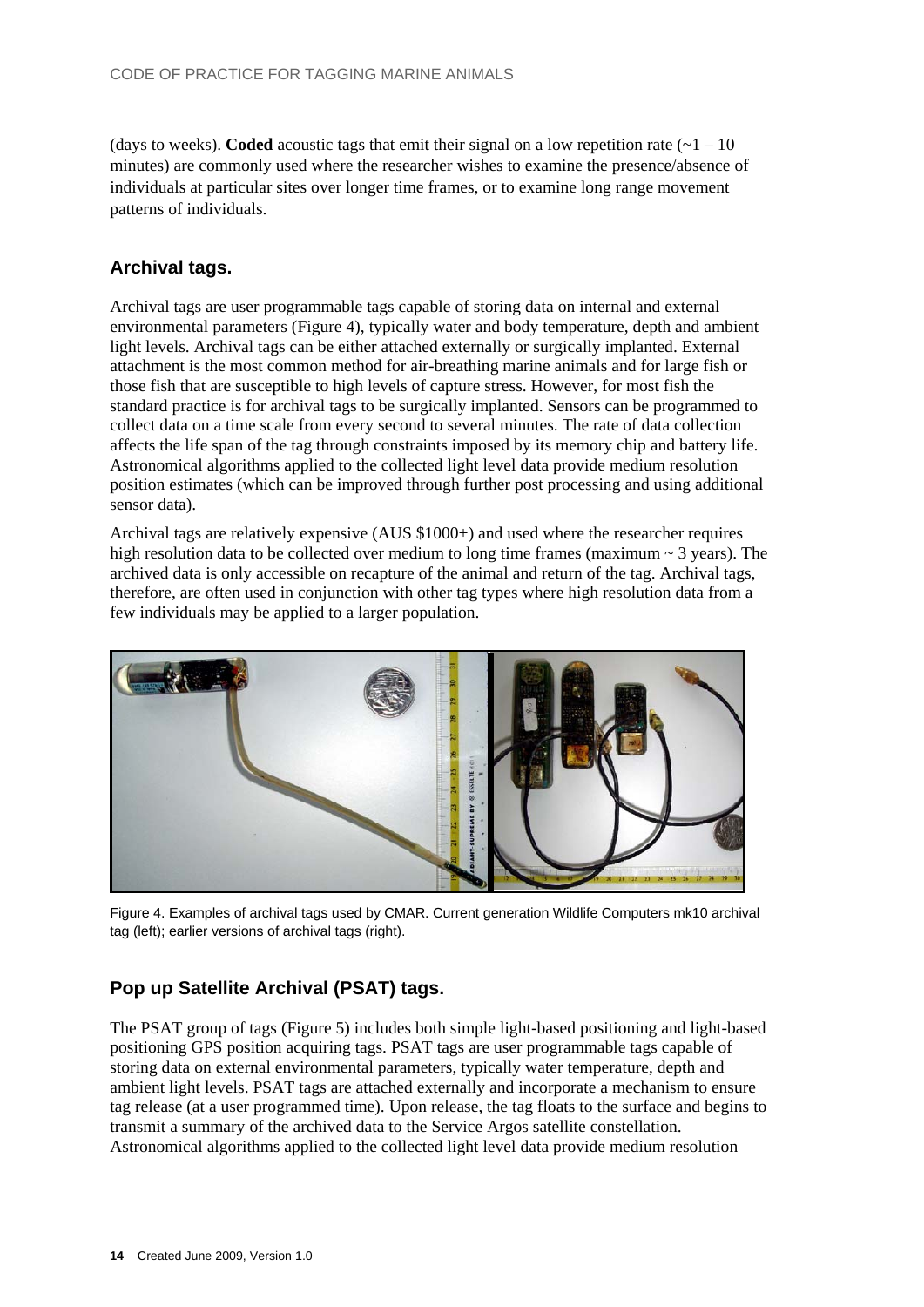position estimates (which can be improved through further post processing and using additional sensor data). Tags incorporating GPS positions provide very high resolution position data in addition to light-based estimates.

PSAT tags are expensive  $(\sim AUS \ $4,000 - $6,000)$  and are typically used in shorter term studies (up to 1 year of data collection) where the return of tags is either unlikely or there is a need for data collection independent of tag returns. PSAT tags are programmable to release from their host on a time scale from hours to years. However, methods of attachment generally restrict deployment length to less than 12 months. The full PSAT archived dataset can be accessed should the tag be found and returned.



Figure 5. Pop-up Satellite Archival Tag (PSAT) group of tags. A: standard mk10 PSAT tag rigged for deployment on shark species; B: GPS Position Acquiring Tag.

### <span id="page-14-0"></span>**Satellite Transmitting (SAT) tags.**

The SAT group of tags (Figure 6) includes those tags that transmit to the Service Argos satellite constellation whenever the tag is exposed to air. They can include tags that derive positions from the Service Argos system as well as GPS position acquiring tags. Some SAT tags are capable of storing data on external environmental parameters, typically water temperature, depth and ambient light levels, with some also capable of acquiring GPS position. SAT tags are attached externally and transmit a summary of the data collected whenever the tag is exposed to air. The Argos system applies a Doppler algorithm to transmissions to provide medium to high resolution position data. For periods between transmissions, location position can be estimated using the data collected on light levels (for those tags that collect light data) in the same fashion as for archival and PSAT tags or in the case of GPS acquiring tags from those GPS positions collected by the tag.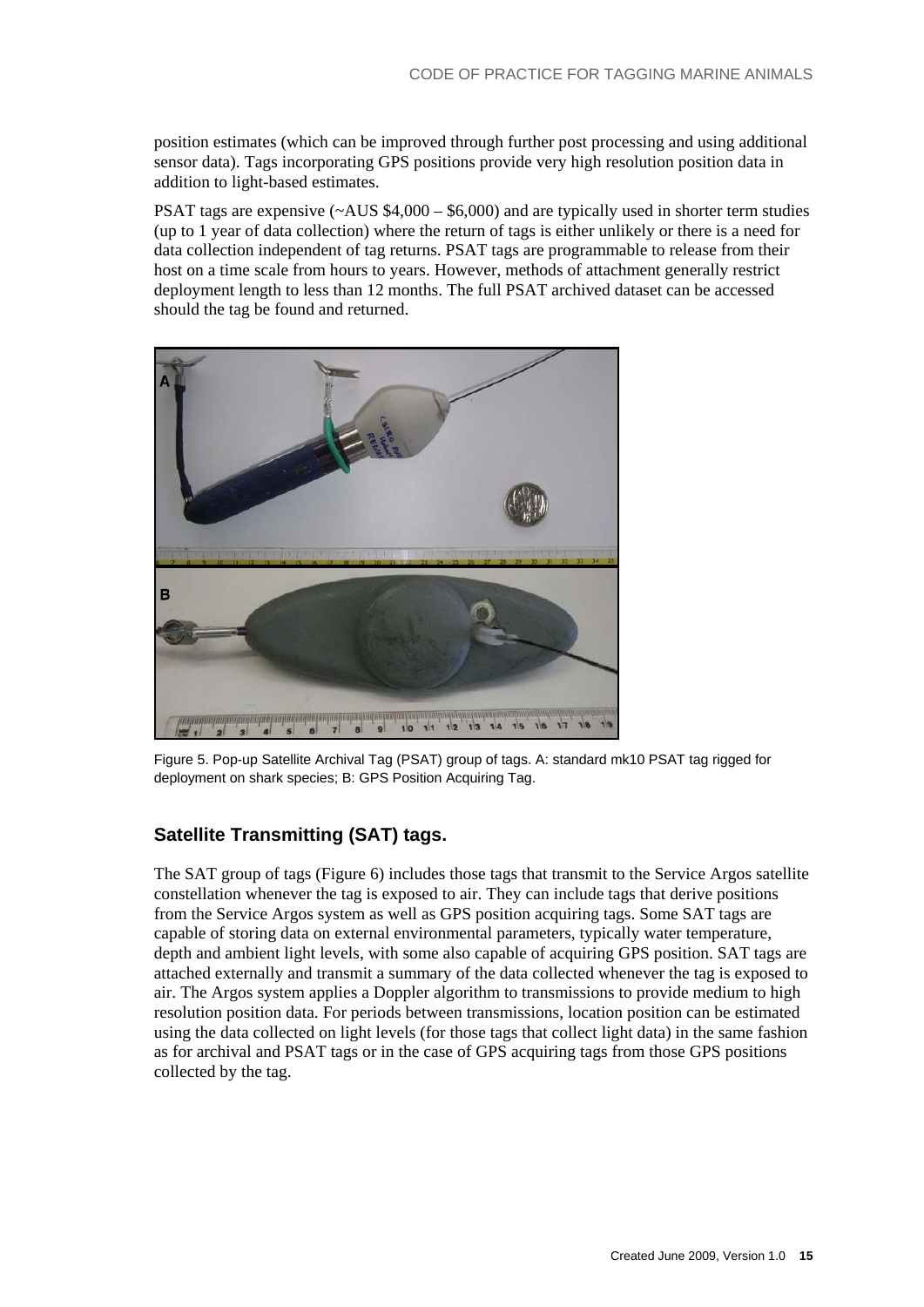SAT tags are expensive  $(\sim AUS \ $1,000 - \$4,000)$  and are used where the researcher requires high resolution habitat data coupled with relatively high resolution position data. SAT tags do not have a self-release mechanism; this must be taken into consideration in study design. The full SAT archived dataset can be accessed should the tag be retrieved. For some SAT tags that do not transmit to the satellite, but acquire GPS position from satellite (e.g. Wildlife Computers Mk10-AF), the data is retrieved only if the tag is recaptured.



Figure 6. Examples of Wildlife Computers SAT tags currently in use by CMAR. SPLASH tag coated in antifouling paint (left); SPOT tag (right, courtesy of Wildlife Computers).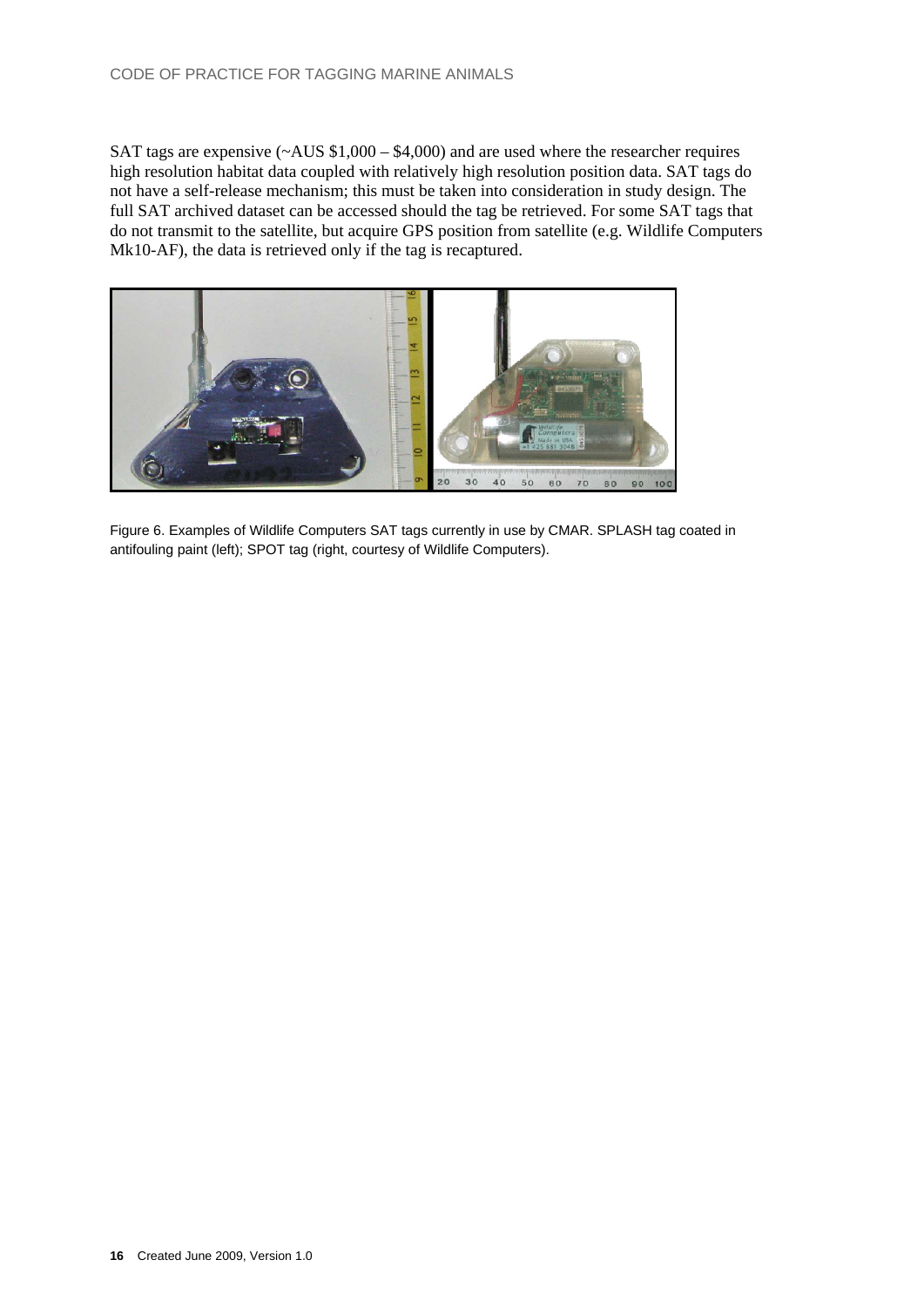## <span id="page-16-0"></span>**1.6 Standard Operating Procedure 6: Selection & handling of animals**

(created: June 2009; full revision due June 2011)

In general, the aim of any tagging program is to release tagged animals in good condition so that they may return to their environment with 'normal' physiological and behavioural functioning. Exceptions to this may be in studies where post-release survival (for example in the case of bycatch in a commercial fishery or sport fish caught by recreational fishers) may be the focus of the study. Even then, the aim is that CSIRO's tagging procedure, itself, does not alter physiological and behavioural functioning. When handling animals, there are a number of "Rule's of Thumb" to assist in ensuring best practice in tagging and releasing animals.

#### <span id="page-16-1"></span>**General rules of thumb**

- **Be trained:** never attempt to tag an animal without prior adequate training.
- **Be prepared:** have all of your equipment set-up, ready to use, and at hand before any animals are captured.
- **Be clean:** all equipment must be cleaned between the tagging of each animal and dipped in antiseptic to avoid transfer of zoonoses, disease and viruses; if using a cloth to cover the eyes or head of an animal, use a fresh cloth on each animal.
- **Be careful and quick:** aim for all handling and tagging operations to take the minimum amount of time without compromising the care taken in handling the animal.
- **Be gentle:** use the minimum amount of force required when handling animals, always wear gloves and in the case of fish ensure your gloves are damp.
- **Be focused:** capture and tagging of animals often involves moving and noisy platforms, multiple people and elevated levels of adrenalin. Remain calm, take extra care and remain totally focused.
- **Know your role:** if you are part of a team of people required for the capture and tagging of an animal know your role and stick to it unless directed otherwise.

In addition to the general Rule's of Thumb, the wellbeing and viability of the animal will be enhanced by following common sense. Never lift or carry an animal without supporting its weight across the entire body. Never, ever, carry a fish by the caudal peduncle (the region between the trunk and tail). When carrying an animal, always carry it 'right way up'; carrying a fish upside down may result in paralysis and death and it is likely to increase stress in other animals. Finally, some fish (e.g. sharks) require oxygenated seawater to be passed through the buccal cavity and over the gills.

#### <span id="page-16-2"></span>**Fish**

When selecting a fish for tagging first make a quick check of the fish's condition. Check for signs of stress by looking for blood coming from behind the gill plate, bloody eye (indicative of being hooked in the eye), excessive skin abrasion, torn jaw, or excessive flapping (may be indicate a fish in cardiac arrest). In the case of operations occurring on a charter vessel, fish showing signs of minor stress should immediately be returned to the water and fish showing signs of extreme stress should immediately be euthanaised. If operating on a commercial fishing vessel, fish that are not in good condition should be passed to the skipper and crew of the vessel for normal processing as part of their commercial operations.

Fish which are considered to be of good condition and suitable to tag should be handled carefully and quickly. In the case of non-surgical conventional tags, a fish should not be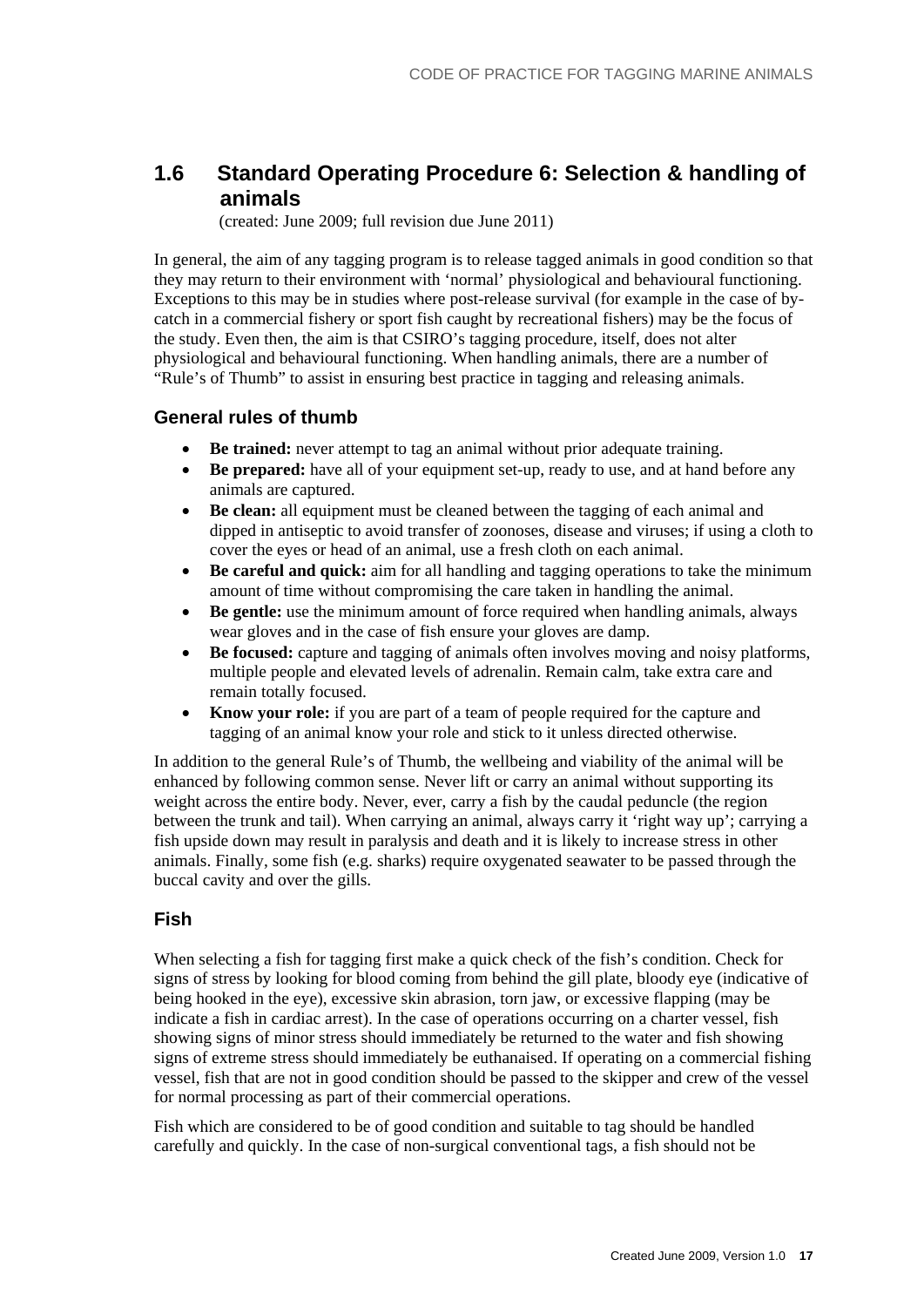exposed for more than about 20 seconds. Where archival tags are to be surgically implanted or PSAT tags externally attached, the fish should not be exposed for more than three minutes. SAT tags require more time to attach, but in all cases the time the animal is exposed or restrained should not exceed six minutes.

A competent, well trained tagger should be able to apply the required tag(s) well within the suggested time frames provided above. However, no matter how well prepared or experienced a tagger may be, occasionally a problem may be encountered that will extend the time the animal is handled. Under this circumstance the tagger must assess the viability of the fish and decide whether to halt the procedure and either euthanaise the fish or pass it over to the vessel for inclusion in its commercial catch. **If in doubt, don't release the tagged fish.** 

Fish which are to be euthanaised must be handled humanely. The preferred method of euthanaising a fish < 150 cm TL is by pithing – the insertion of a metal skewer into the brain cavity. For swordfish and fish other than tunas > 150 cm TL the preferred method of euthanaising is to quickly and cleanly remove the head. Where possible, biological samples should be collected from all fish which have been euthanaised.

All adverse incidents must be reported to the relevant Animal Ethics Committee immediately. A post mortem must be performed and a report forwarded to the Animal Ethics Committee as soon as practical after the event, but no longer than seven days after the adverse incident (see SOP 1 for further detail).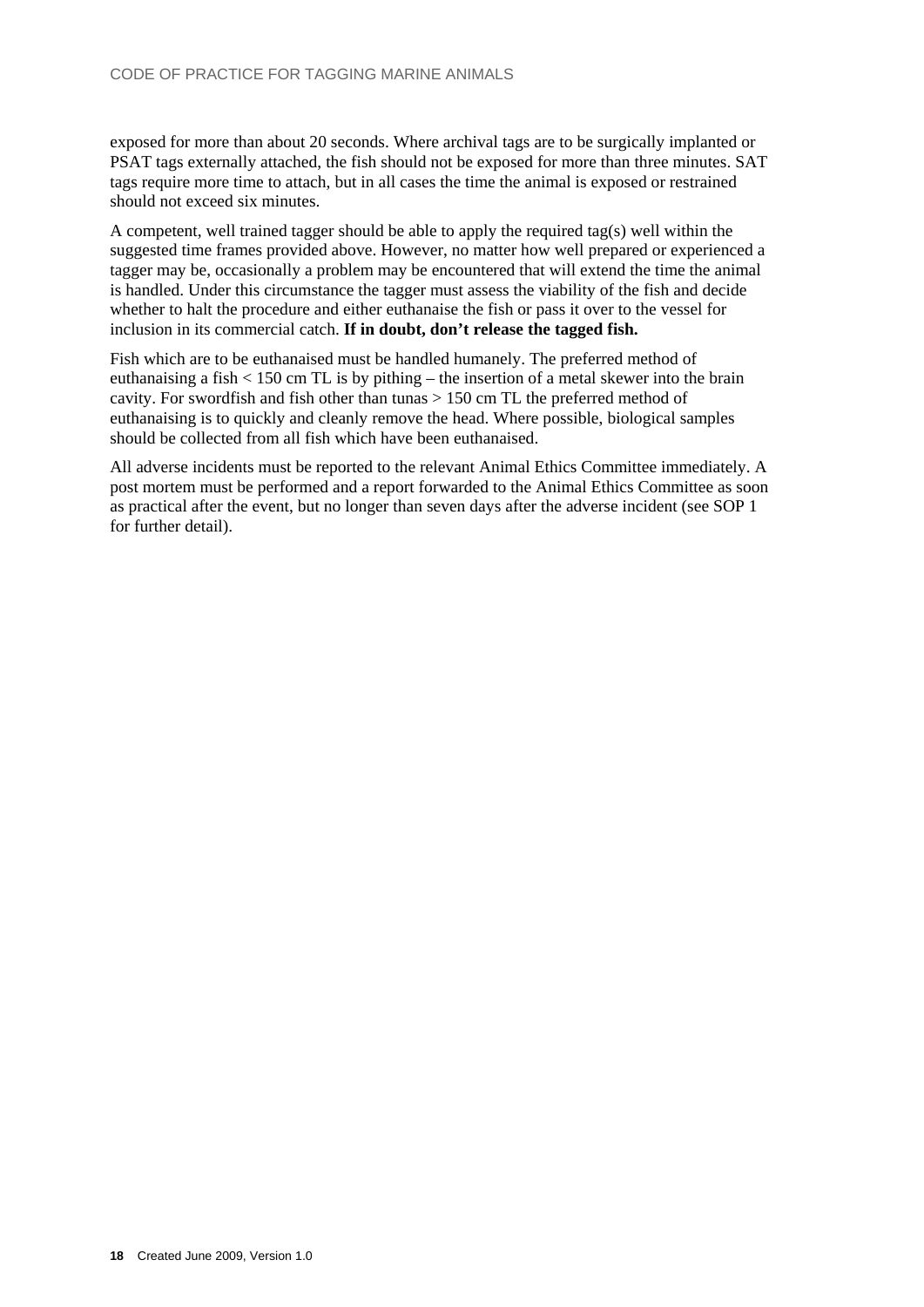## <span id="page-18-0"></span>**1.7 Standard Operating Procedure 7: Tagging procedure**

(created: June 2009; full revision due June 2011)

Standard procedures follow. Some adjustments will be required depending on the species being tagged. Adjustments will be outlined in the Animal Ethics application and tuition provided by the PI prior to any tagging activity. All adjustments will be examined on a regular basis to assess if they should formally be included in the standard procedures.

### <span id="page-18-1"></span>**Conventional tags.**

For conventional tags to be effective they must be retained by the animal. It is good practice to apply two conventional tags to each animal to increase the likelihood of identifying a tagged individual should a tag be shed.

### <span id="page-18-2"></span>**Fish**

Although there may be slight differences in the equipment used to apply different types of conventional tags (for example stainless steel needle applicators for dart tags, an applicator gun for T-bar tags), the underlying technique is the same. The tag head, or anchor, is inserted into the dorsal musculature such that the anchor locks into the pterygiophores of the dorsal fin of the fish (Figure 7).

The first (or primary) tag is the easiest to insert and is placed on the side of the fish facing the tagger when it is lying in the tagging position. Care must be taken when inserting the second (or companion) tag to ensure the applicator does not cut through the primary tag. For this reason the companion tag is inserted slightly further back towards the tail of the fish.



Figure 7. Dissection of a southern bluefin tuna showing the correct tag insertion technique.

Conventional tags are inserted into the fish to the rear of the origin of the second dorsal fin at an angle approaching  $45^{\circ}$  to the body and with the anchor pointing towards the head of the fish.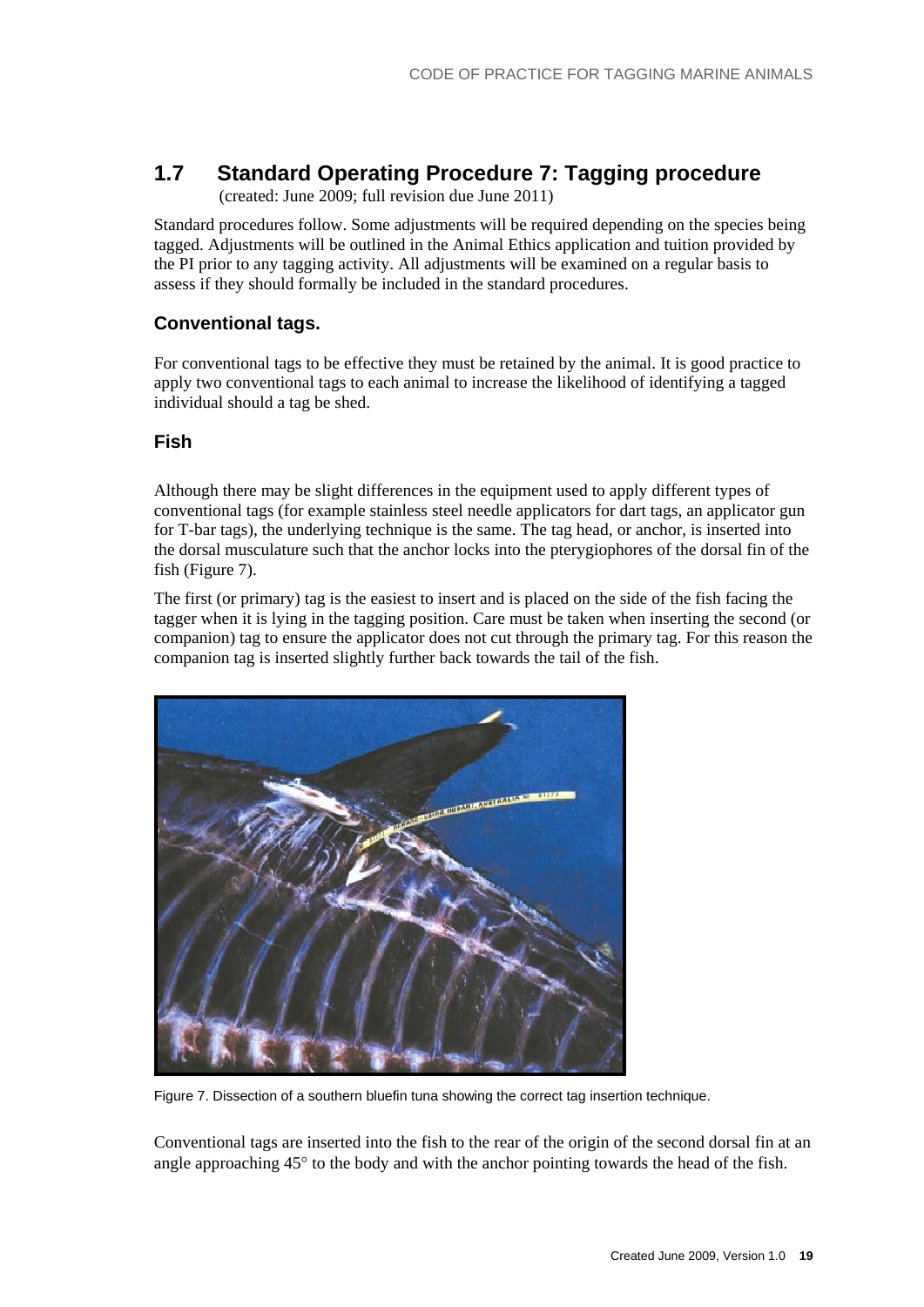The insertion point should be close to the base of the dorsal fin where it disappears into the body. Tagging large fish may require some force, but extra care should be taken with smaller fish to ensure the tag does not pass through the fish. Application effectiveness should be checked on a regular basis by tugging on the tag to ensure it does not pull out. When tags are correctly inserted they will lie in a semi-streamlined position (Figure 8), with the dart head anchored in and around the pterygiophores of the fin rays.



Figure 8. Tagged southern bluefin tuna about to be released showing the semi-streamlined conventional tags.

### <span id="page-19-0"></span>**Acoustic tags.**

Acoustic tags may be surgically implanted into the body cavity or deployed externally depending on the animal. In fish, surgically implanting tags is preferred where possible; however, for large animals or those which do not handle capture stress well, external application may be the safest means of deployment.

#### <span id="page-19-1"></span>**Fish**

*External deployment.* External deployments are used for **continuous** acoustic tracking tags (where the aim is to have the tag release shortly after the tracking event – i.e. within several days to about a week of the tagging event) and for **coded** acoustic tag deployments on large sharks.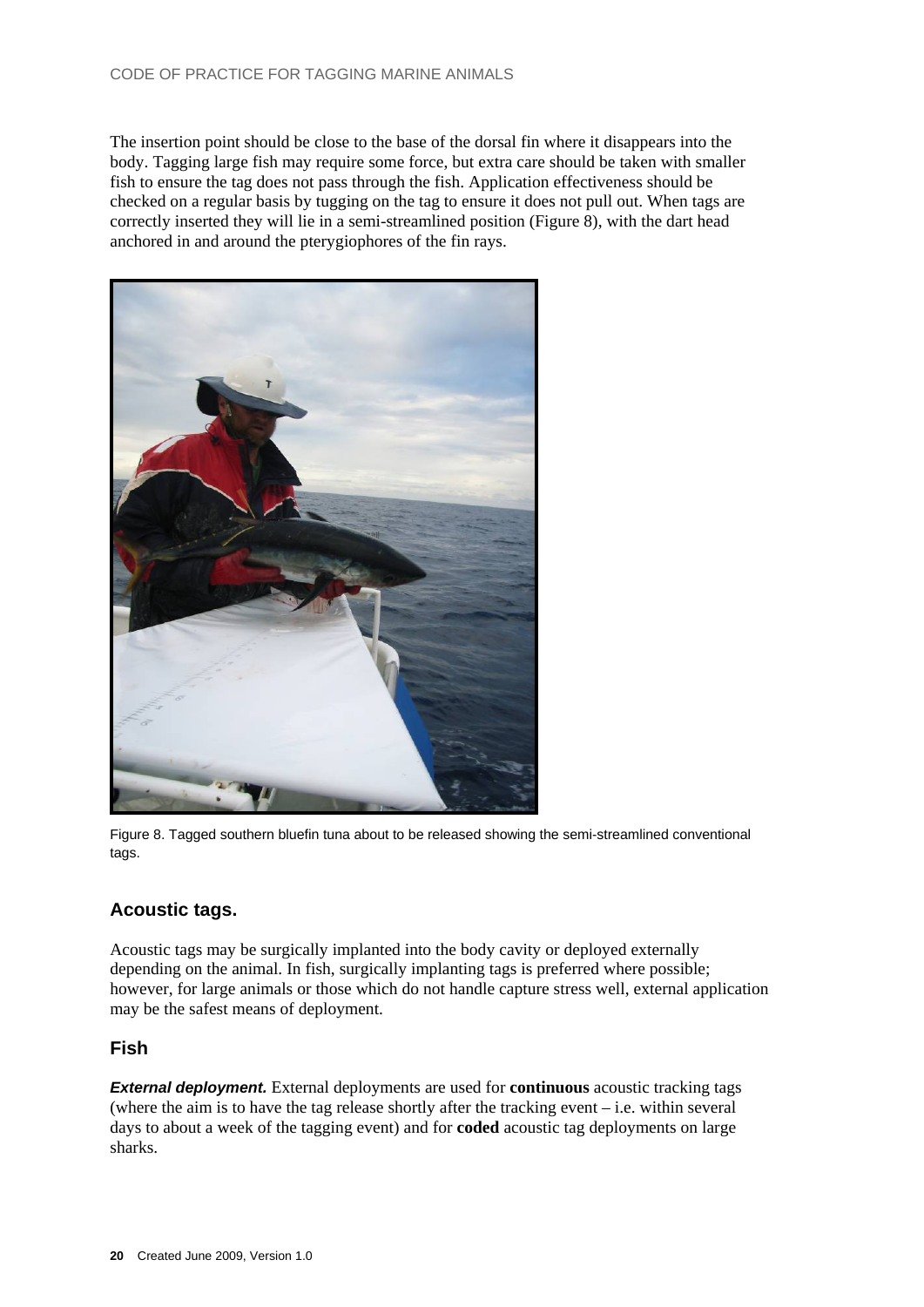Continuous acoustic tracking tags are cylindrical, approximately 100 mm in length and 12 mm in diameter. A corrodible release is used to detach the transmitter from the animal after the tracking period (Figure 9). The acoustic tracking tag is attached to a float. The float serves two purposes: first it allows the tag to float free of the animal's body reducing the chances of irritation. Second the float allows the tag to rise to the surface on release and provides for an opportunity for recovery of the tag.



Figure 9. A typical continuous acoustic tag set-up showing the location of the corrodible release (arrow).

Externally applied coded acoustic tags are cylindrical, approximately 94 mm in length and 16 mm in diameter. Coded acoustic tags are attached using a nylon or 316 stainless steel tether attached to a dart or Domeier anchor (Figure 10). To date, the tether design has limited the lifespan of the tags to about two years, after which the coded acoustic tag detaches from the animal. In general, coded acoustic tags are embedded in a small high-density float that is coated in antifouling paint. The float minimises the chances of the coded acoustic tag making contact with the animal's body and causing irritation; the antifouling greatly reduces the amount of marine growth which may cause abrasions. The float has the added function of improving the hydrodynamic shape of the tag.



Figure 10. A typical coded acoustic tag set-up for external application. Inset shows detail of dart (left) and Dormeier (right) anchors.

Both continuous and coded acoustic tags are attached to the animal using a hand pole to dart the tag into the dorsal musculature of free-swimming animals. Care must be taken in the orientation of the tag anchor. The point of the anchor must be towards the head of the animal with the tail angle pointing to the opposite side of the animal. This will ensure that the anchor will lay flat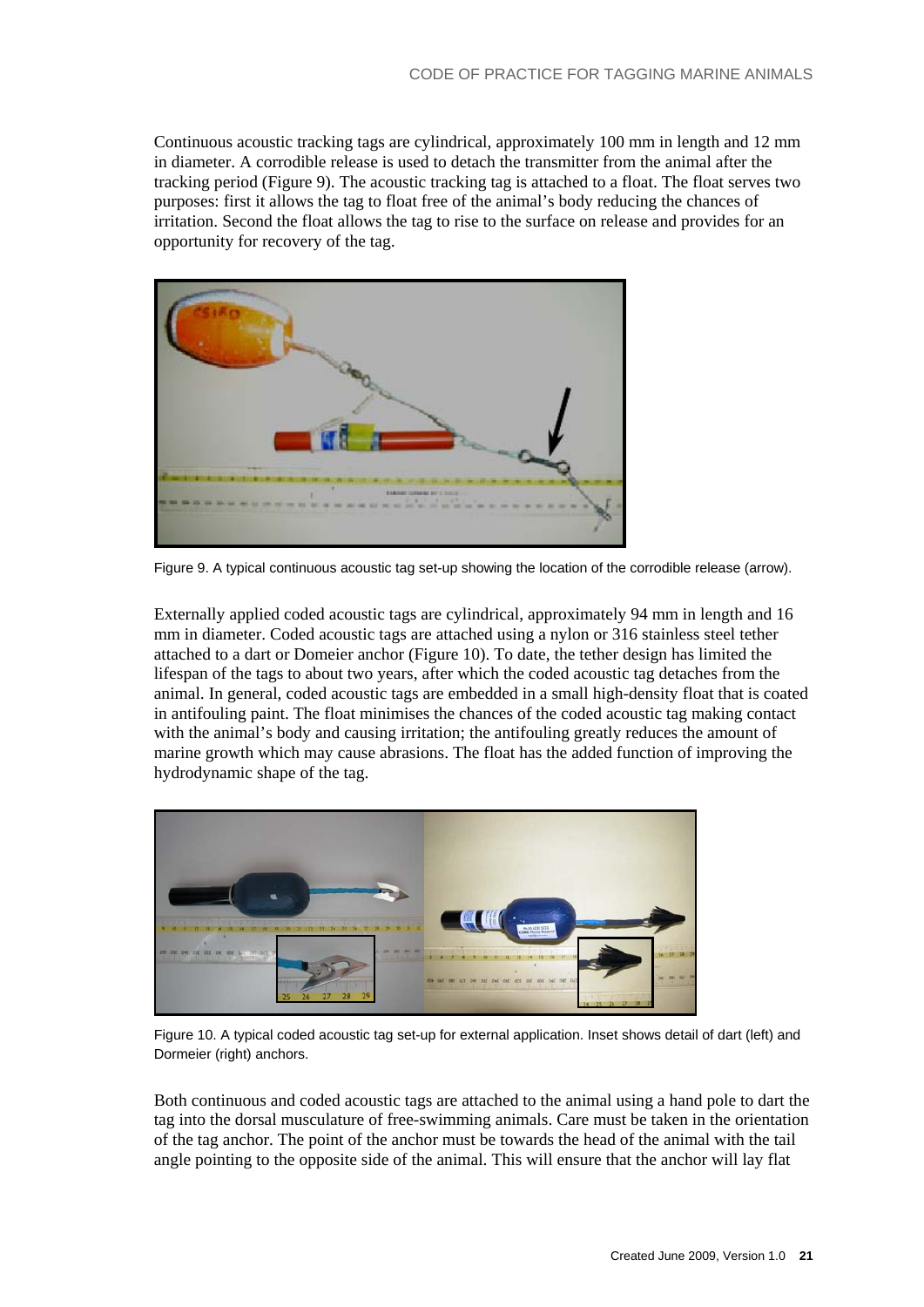and present the greatest surface area to the angle of highest stress. External tags are attached close to the base of the dorsal fin (Figure 11).

Some hand pole applicator heads collect a tissue sample at the same time as applying the tag (Figure 12). If this type of applicator is used the tissue sample should be removed immediately after the tagging event, placed in a suitable vial and labeled with the acoustic tag number, date, and species. Tissue should be placed in a suitable preservative that does not degrade the DNA such as ethanol or DMSO (Dimethyl sulfoxide) or frozen immediately. Note that ethanol is a restricted substance on aircraft.



Figure 11. Externally attached acoustic tag on a juvenile white shark.

*Internal deployment.* Coded acoustic tags for internal deployment come in a range of sizes from 18 mm in length and 7 mm in diameter to 96 mm in length and 16 mm in diameter (Figure 2). The surgical technique is the same for all fish with some small adjustments in the location depending on the size of the fish. For most fish the location of the surgery is on the ventral surface approximately midway between the pelvic and anal fins (Figure 13). For sharks, the surgery is conducted more towards the anal fin where the skin and musculature are thinner and more pliable (Figure 13).



Figure 12. Applicator head for dart tags showing the addition of a tissue sampler.

Once the location of the surgery has been decided, use a sharp knife to cut a small slit of about 4 cm length through the skin, fat and muscle, taking care to leave the peritoneum intact. This may require several passes with the knife depending on the condition of the animal. Use your finger to gently break through the peritoneum. Next, insert the tag so that it lies lengthwise inside the body cavity. Suture the slit closed, normally with a cross stitch, and cut the thread about 5 mm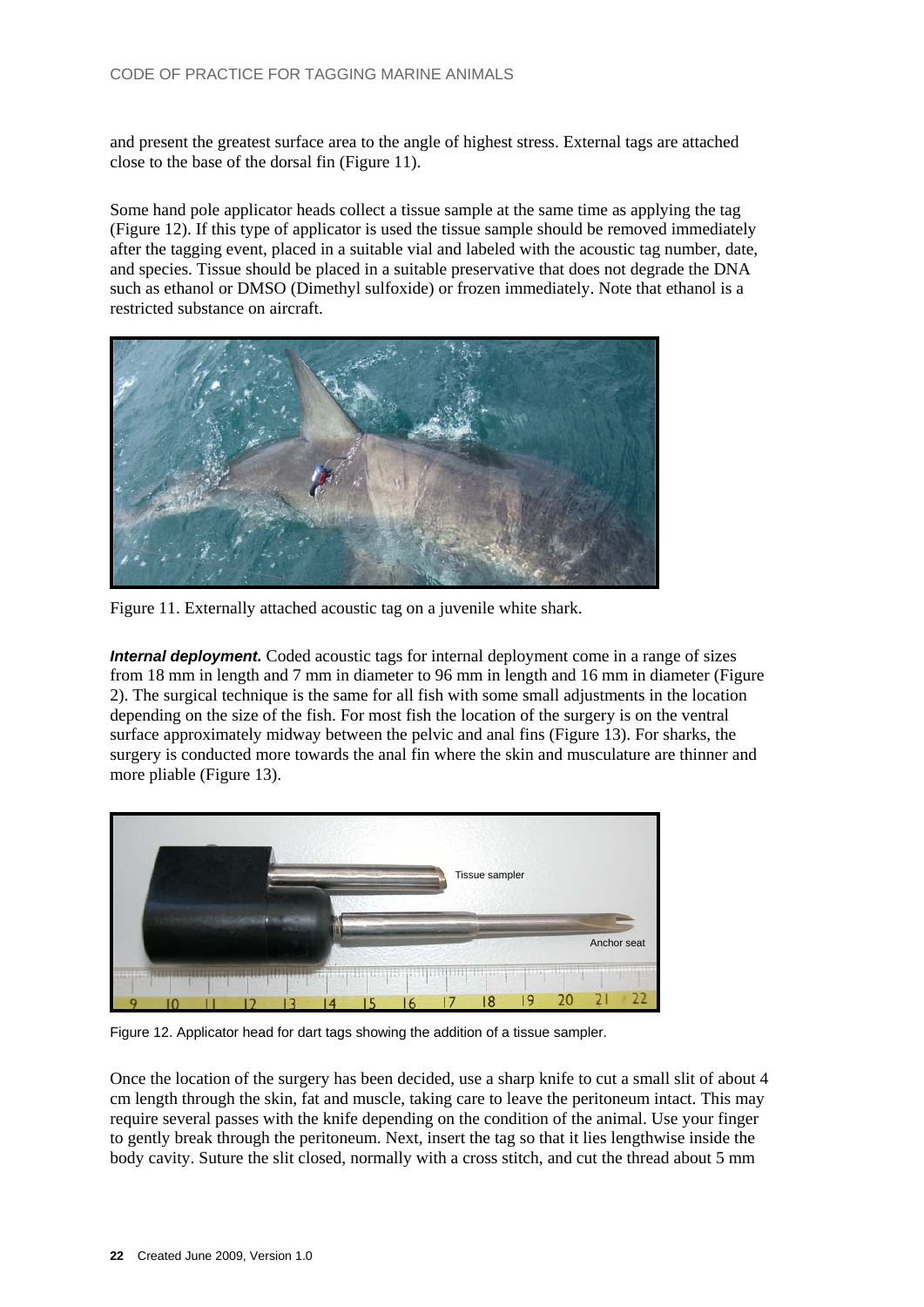above the knot (Figure 14). Apply one or two external conventional tag(s) (orange dart tag to denote an internally tagged fish). For most fish, two external orange dart tags will be applied. The orange external dart tag indicates that this animal has a surgically implanted tag. It helps to differentiate the animal and avoid a second capture. It also helps fishers and the public to recognise that the animal has an internal tag should the animal be caught.



Figure 13. Location of incision for surgically implanted tags in bony fish (left) and shark (right). Note that gloves are not being used in the image on the right. Current requirements are that gloves be used at all times.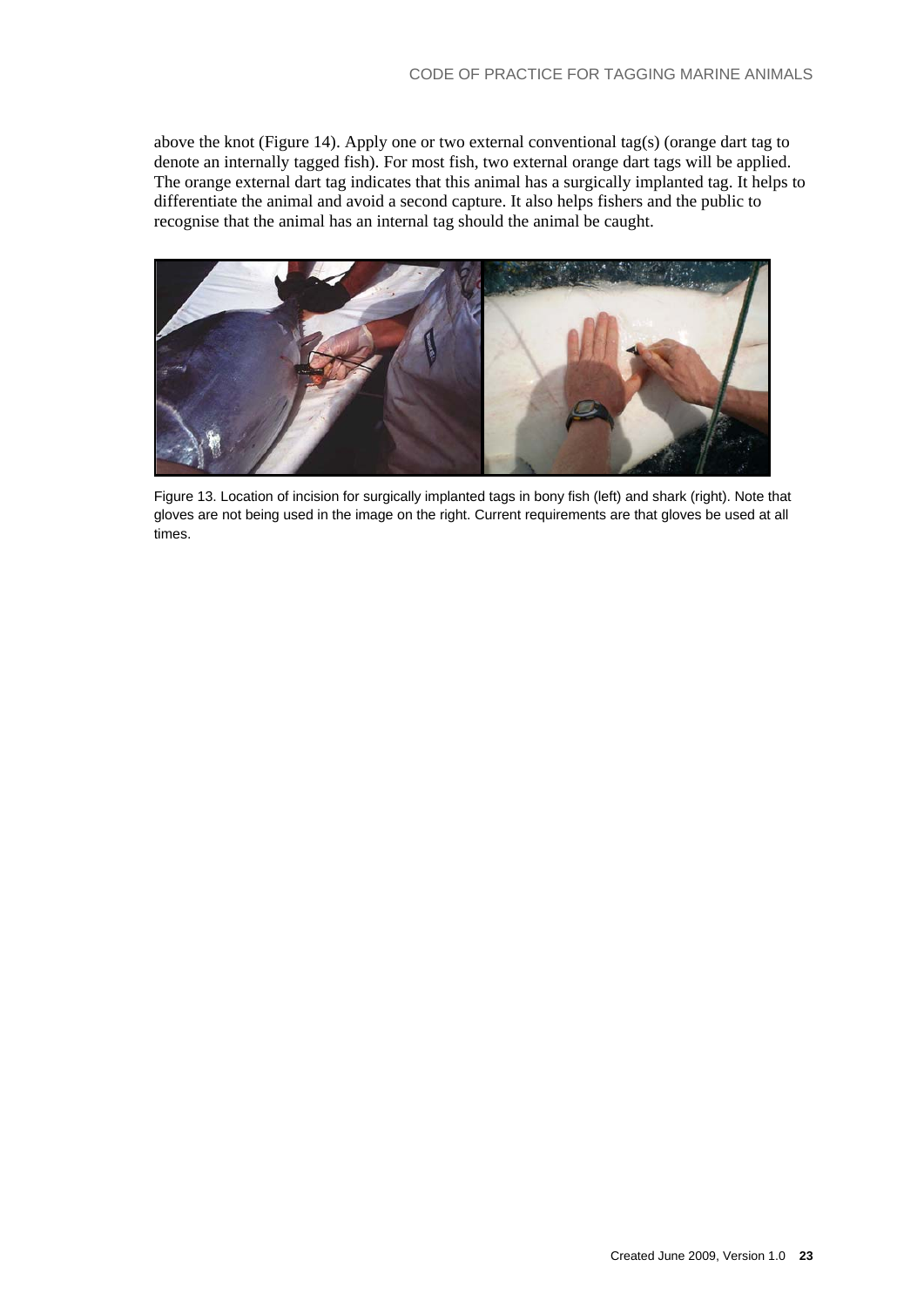### **Archival tags.**

#### <span id="page-23-1"></span>**Fish**

Although archival tags may be deployed internally or externally in fish, the vast majority are surgically implanted. The tagger should adhere to the same precautions and care as for acoustic tags. Internally deployed archival tags have a trailing light stalk that is designed to protrude outside of the body cavity once the tag is in place. In order to ensure comfortable placement of the light sensor stalk the archival tag should be prepared by gently heating the light stalk in warm water and then bending it such that the trailing end lies in a streamlined position when in place (Figure 14).



<span id="page-23-0"></span>Figure 14. Southern bluefin tuna with light stalk from a surgically implanted archival tag extending beyond the body wall. Note the bend in the light stalk to present a streamlined profile and suture behind the stalk to prevent the tag moving backwards. The incision is approximately 3 cm in length.

To surgically implant an archival tag follow the same procedure outlined above for acoustic tags. After inserting the archival tag into the body cavity, push the tag forward so that the trailing (external) light stalk is near the anterior end of the incision. The wound should be sutured immediately posterior to the light stalk to keep it from slipping back and extending the incision and/or irritating the anal fin.

### <span id="page-23-2"></span>**Pop up Satellite Archival (PSAT) tags.**

#### <span id="page-23-3"></span>**Fish**

PSAT tags are deployed on a variety of larger fish including southern bluefin tuna, yellowfin tuna, broadbill swordfish, and various shark species. PSAT tags are applied externally, anchoring the tag tether either through the pterygiophores of the dorsal fin or into the dorsal musculature. To place the anchor through the pterygiophores the animal must generally be brought aboard the vessel; securing the anchor into the dorsal musculature can be done on freeswimming animals or animals restrained in the water alongside the vessel. Both operations require considerable coordination of crew members on the vessel so it is important that all people involved know the details of the operation and any role they may have in handling the fish and attaching the tag(s).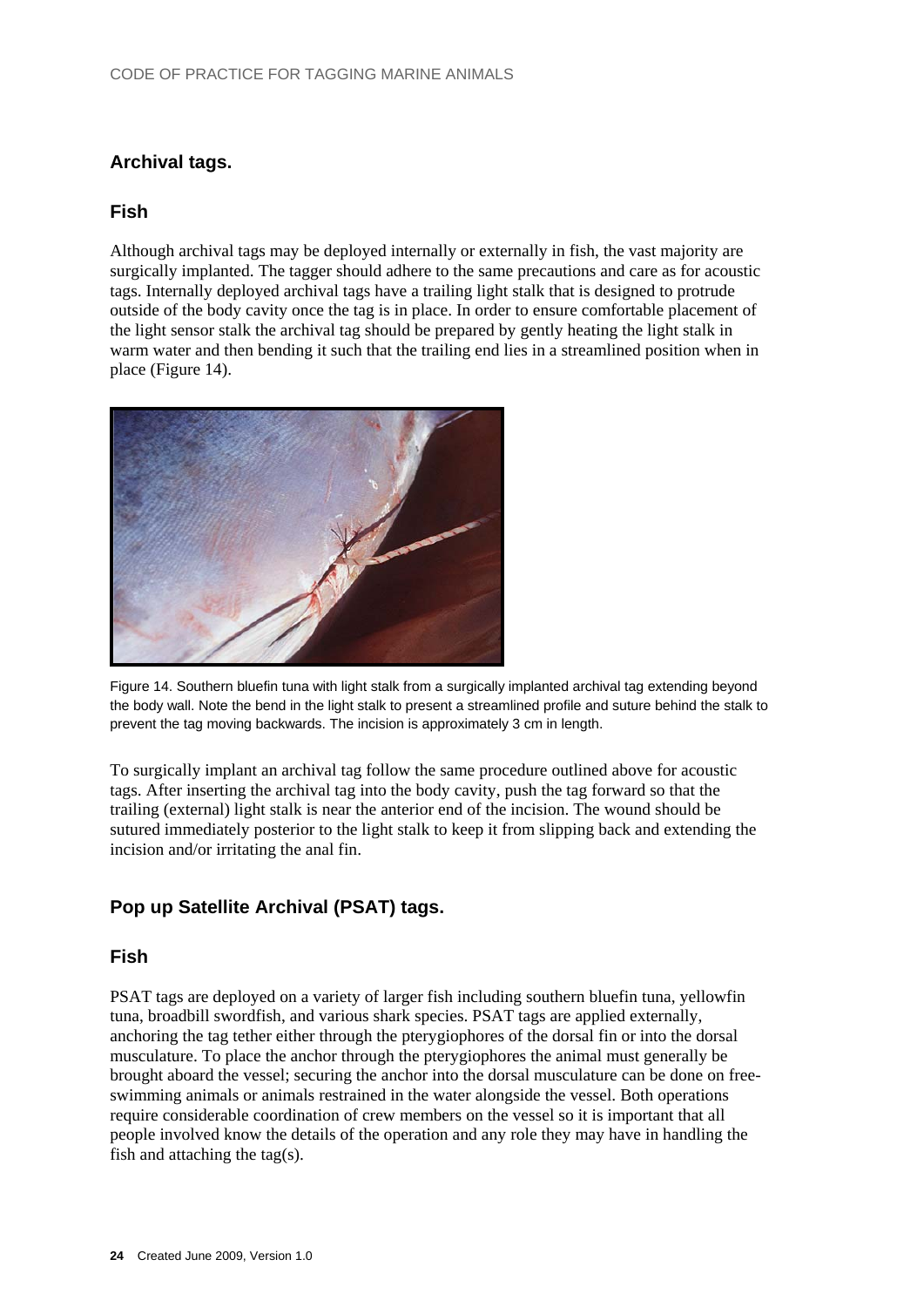*In water attachment.* Attaching the PSAT tag to fish which are not brought on board is done using a customized tagging pole similar to that described in Chaprales et al. (1998) and is done by one person. If a second person is available they can provide a support role passing tagging equipment to the tagger as required and recording tagging details. Prior to any fish being caught assemble the tagging pole as instructed during the training period. Lock the anchor into the tagging pole tip and stabilise the tag using rubber bands (Figure 15). The rubber bands prevent the tag from being knocked about and/or falling off the tagging pole prior to attachment. Place the tagging pole in an area with the rest of the tagging equipment where they are readily accessible, out of the way of the crew and protected from potential damage or buffeting.



Figure 15. PSAT tag, rigged for deployment on white shark, ready for deployment. A: overview; B: detail showing rubber band placement.

As with all tagging operations ensure the selected fish is in good condition and showing little sign of stress. Guide the fish close to the vessel where tagging can occur safely (e.g. sea door or transom) – this in general will require two people to ensure that the fish is held as still as possible and that the fish is orientated so that the dorsal surface of the fish is exposed. Using the tagging pole insert the tag anchor into the dorsal musculature just below and posterior to the first dorsal fin using a stabbing motion (Figure 16). Try to ensure that the anchor is firmly lodged into the musculature of the animal – the rubber stop on the tagging tip will prevent the anchor from being inserted too deeply into the animal and that the anchor point is retained in the muscle only. Once the anchor is secure, the tag should slide out of the rubber bands as you pull the tagging pole away from the animal. Make a mental note of the position and assessment of the quality of the attachment, to be transferred to the release notes as soon as possible.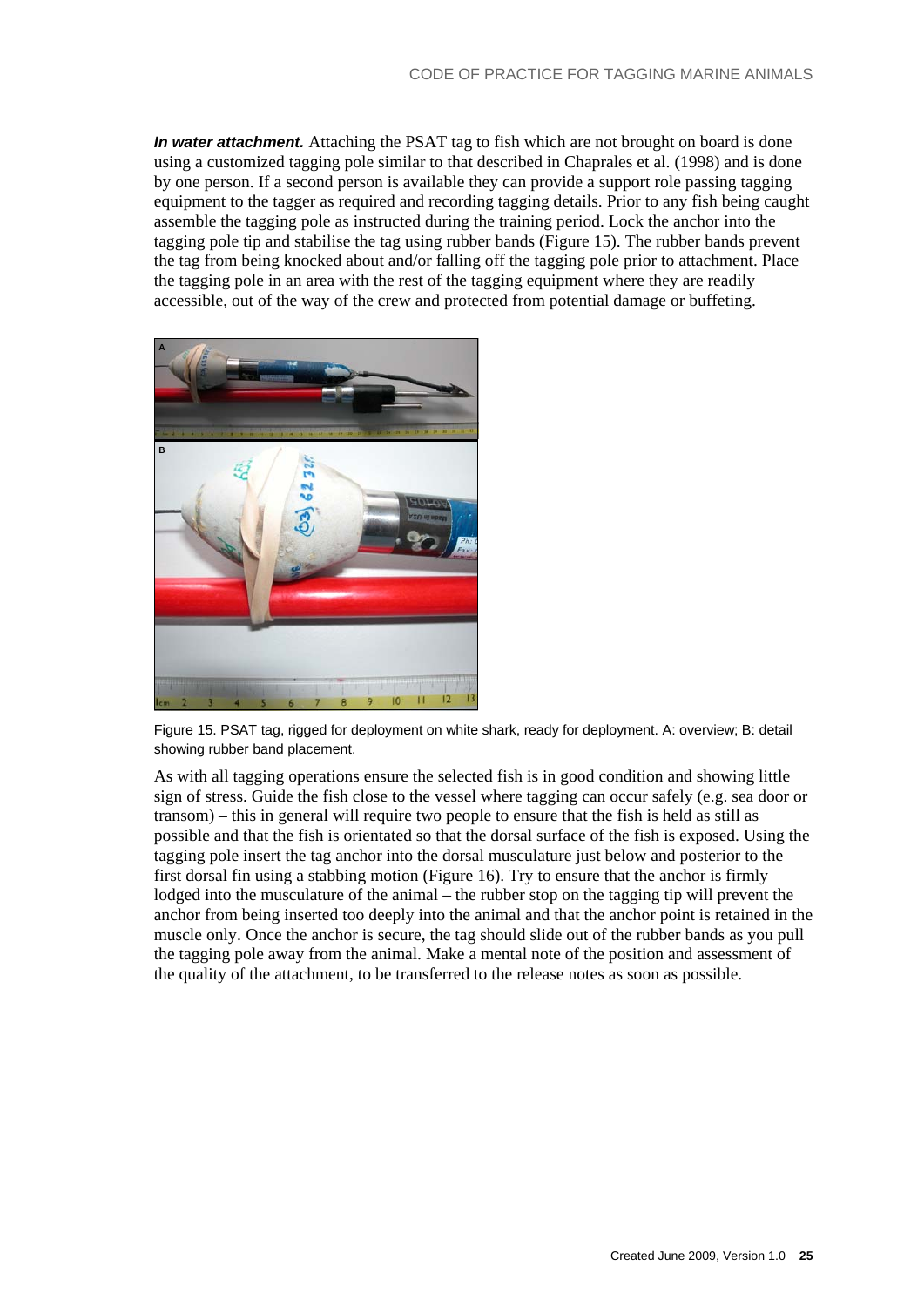Once the tag is attached the line can either be cut or, if possible, the hook removed. Where ever possible the hook should be removed, but if this is not possible the line should be cut as close to the hook as possible.



Figure 16. PSAT tag with secondary anchor (to left) secured into the dorsal musculature and in-line with the primary anchor just behind the dorsal fin.

**On board attachment.** Attaching the PSAT tag to fish which are brought on board is done using a hand applicator and is done by one person. If a second person is available they can provide a support role passing tagging equipment to the tagger as required and recording tagging details. In order to bring the fish on board a tagging cradle or sling is used. The tagging cradle/sling should be assembled at the start of the trip before any fishing operations take place. Once fishing operations begin, the tagger should ensure all the equipment required to apply the tag is set-up and ready.

Once a fish suitable for tagging has been identified the tagging cradle or sling is deployed into the water to a submerged position which will make it suitable for swimming the fish into (Figure 17). Two people, one at either end of the cradle are required to ensure that the cradle is held in place while the fish is brought to the surface and guide the cradle onto the deck. The aim is to swim the fish into the cradle so that it is clear of the mesh (thereby avoiding scraping of the scales and skin on the mesh), and then bring the mesh up from underneath the fish, providing even support along the length of the fish. Once at the surface, the fish is quickly, but gently, guided head first into the submerged tagging cradle and once completely supported by the cradle, lifted onboard the vessel. Guiding the fish into the cradle in general will require two people to ensure that the fish is orientated correctly and any buffeting against the sides of the cradle is minimised. As soon as the cradle is lowered to the deck a moist cloth is placed over the eye of the fish to aid in calming the animal, the hook is removed, and the fish measured. A new cloth is used on each animal to reduce the chance of transfer of infections between individuals. Using the tag applicator, insert the tag's anchor into the dorsal musculature at the posterior base of the dorsal fin. This will require some considerable force as you will have to 'punch' through the skin. It is sometimes useful, particularly if you are trying to insert the anchor from an awkward angle, to nick the skin with a small knife and use this as your entry point for the tag anchor. If the tag has a secondary anchor, insert the secondary anchor into the dorsal musculature posterior to and in line with the primary anchor so that the tag sits in a line along the dorsal surface of the fish (Figure 16). Try to leave a little bit of slack in the anchor leads (i.e. do not stretch them taut) as this will prevent the leads from chafing and cutting into the animal.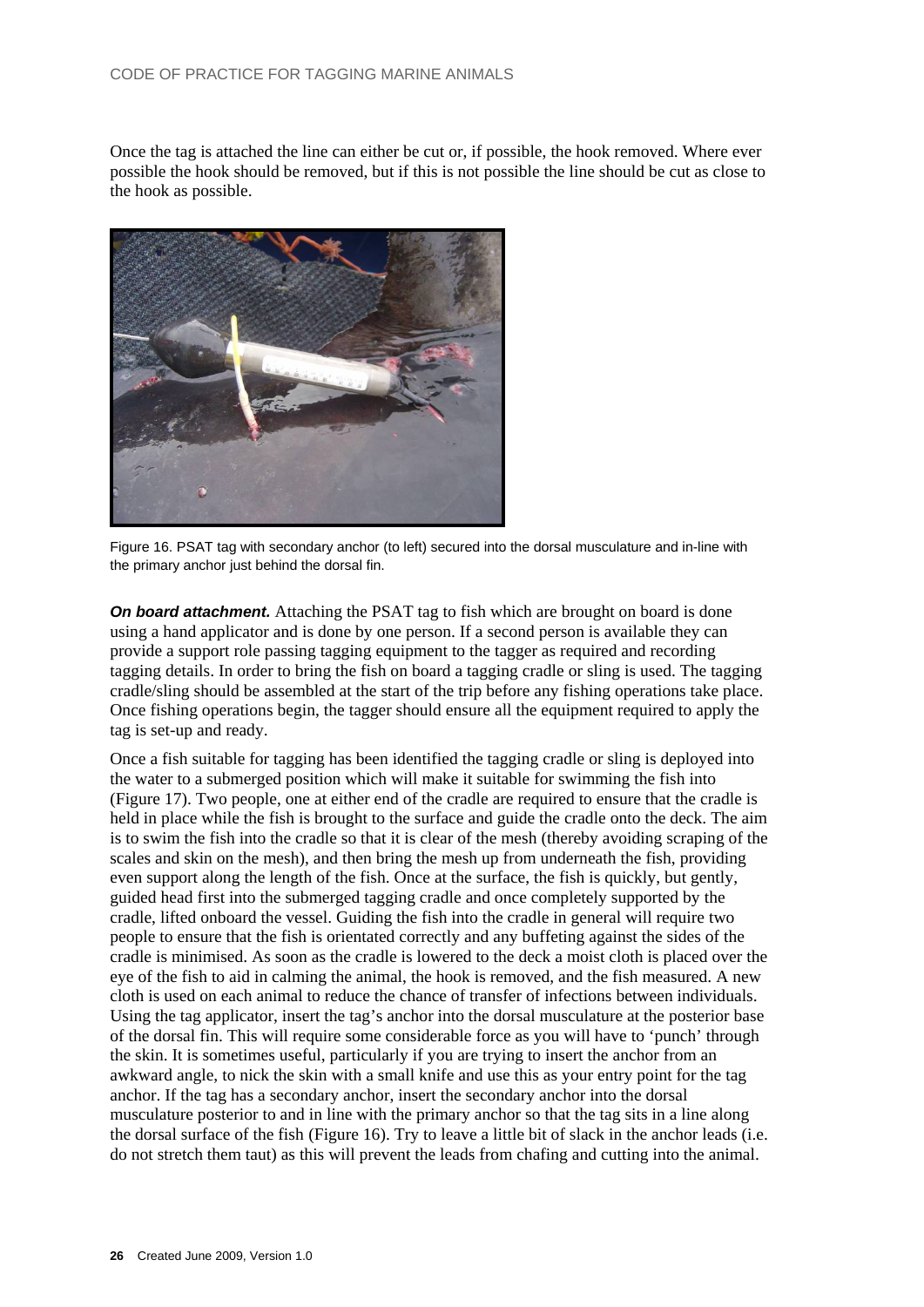

Figure 17. Lifting cradle with a southern bluefin tuna onboard a longline fishing vessel.

After attachment of the PSAT tag the fish and cradle are lowered back into the water. Never tip the fish out of the cradle, instead swim the fish along in the cradle as the vessel slowly steams forwards. This allows the gills to be flushed with water, re-oxygenating the fish and allowing it to revive in its own time. Once the fish is capable of swimming on its own it will swim out of the cradle. The fish is then monitored until it swims out of view and its behaviour noted on the release documentation.

At the end of each tagging period clean all tag applicators, knives and tags thoroughly under running water and then dip them in antiseptic (e.g. Betadine) or alcohol to help avoid transfer of infections between animals. Place them back into the tagging kit tool box ready for the next deployment.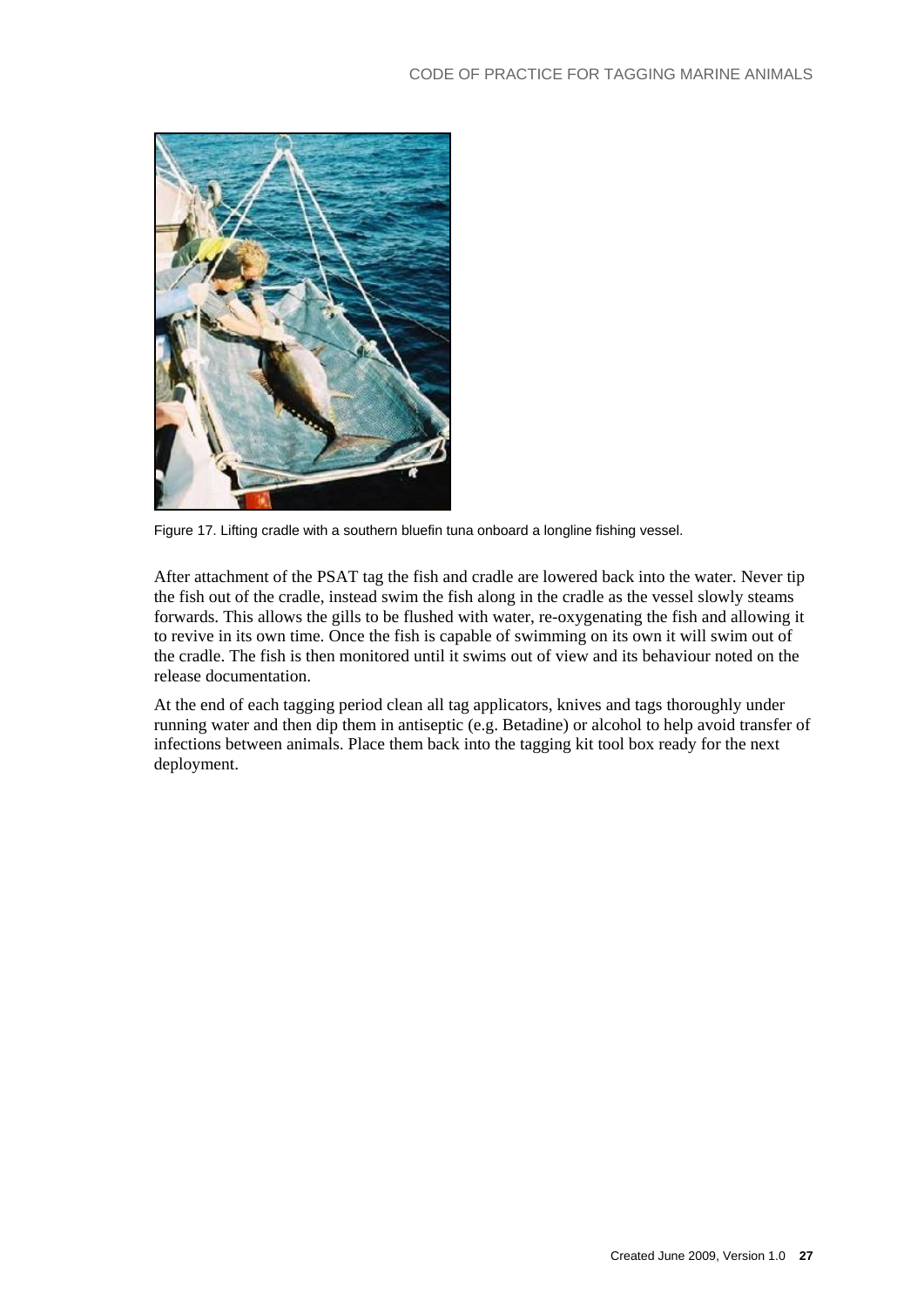### **Satellite Transmitting (SAT) tags.**

#### <span id="page-27-1"></span>**Fish**

The following method is specific to sharks – in general SAT tags are not applied to fish due to the requirement of the tag to be clear of the ocean surface to transmit and a position obtained. SAT tags are either attached directly to the first dorsal fin, or tethered to the dorsal fin using a pin and plate system. The tethered system is only used on whale sharks and requires specific training and protocols which are not covered in this Code of Practice. Specific training on tagging of whale sharks will be provided by the Principal Investigator involved in the project.



Figure 18. Juvenile white shark restrained by in-water stretcher next to vessel with oxygen feed in mouth (left); sub-adult white shark restrained by in-water stretcher attached to transom of vessel (right). Note that gloves are not being used in these images. Current requirements are that gloves be used at all times.

<span id="page-27-0"></span>Current CSIRO practice is for a shark to be restrained while the SAT tag is attached to the dorsal fin; this, in general, requires a team of four people for larger sharks. Capture and handling of a shark involves ropes and wire trace so gloves should be worn at all times. In general sharks are either caught via burleying and use of a baited line or via longlining and are tagged alongside the vessel in a water stretcher. Sharks caught via burleying and use of a baited line are initially coaxed close to the vessel using a teaser line (baited line without a hook) to assess the suitability of the shark for capture. If suitable, a baited line with a hook is put out. The aim is to hook the shark in the left-hand side of the jaw. This will make it easier to guide the shark into the in-water stretcher, with its head to starboard. Once hooked, the shark is allowed to tire against the pull of a Styrofoam float attached to the rope just behind the trace (additional floats may be required depending on the size of the shark), taking care to not excessively tire the shark. As soon as the shark is restrained (Figure 18), oxygen is bubbled through a seawater stream and used to irrigate the mouth of the shark. Providing oxygen in this way helps to ensure adequate oxygen irrigation of the gills as well as providing a mild sedative effect.

Two people are tasked with attaching the SAT tag, one (the tagger) to put the tag on, the second to be a support person to pass tag components as required. A third person may be used to aid in holding the shark in the correct orientation. The fourth team member ensures the oxygen is maintained and generally monitors the procedure. The entire tagging procedure should not exceed six minutes from the time the shark is restrained to the time it is released.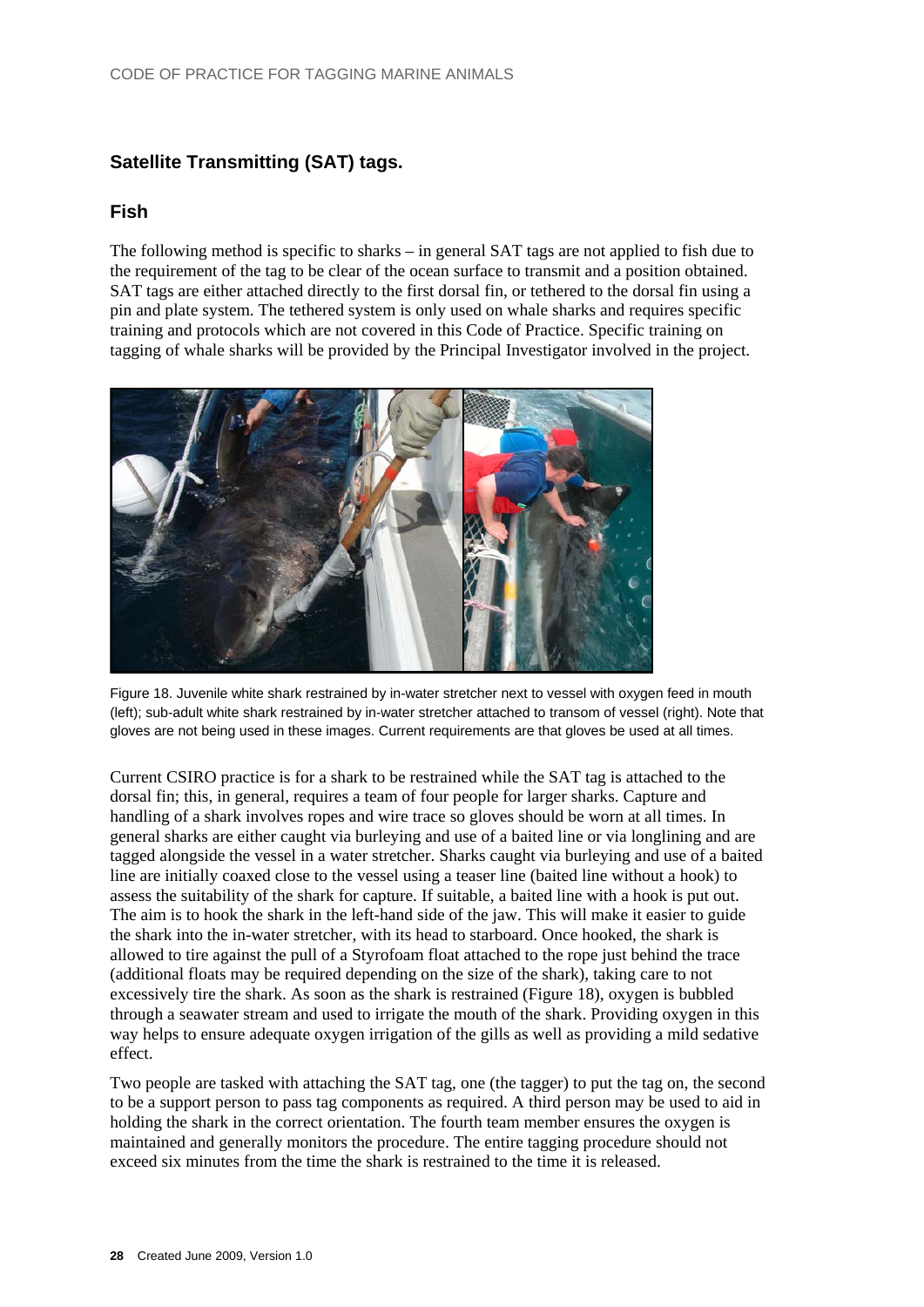With the tagger positioned beside the dorsal fin the support person passes over a template used to locate the position of the bolt holes. The aerial of the SAT tag must be exposed when the dorsal fin breaks the water's surface. The template should be positioned in the upper  $1/3^{rd}$  of the dorsal fin to achieve this. Supporting the back of the fin with a cutting board, the tagger drills through the fin using the template as a guide. Next, the support person passes over the backing plate for the SAT tag and a bolt; this is fitted to the fin. The SAT tag is then passed over and secured using the bolt. A second bolt is then fitted to secure the SAT tag snugly and prevent it from rotating (Figure 19). If time permits, other tags may be attached to the shark once the SAT tag has been attached. The shark is then immediately guided out of the restraint head first, or if brought onboard for tagging, immediately returned to the water head first. The release person must make a mental note of the shark's condition on release and this transferred to the release documentation as soon as possible.



Figure 19. A SAT tag correctly attached to the dorsal fin of a juvenile white shark (image courtesy of George Trinkler).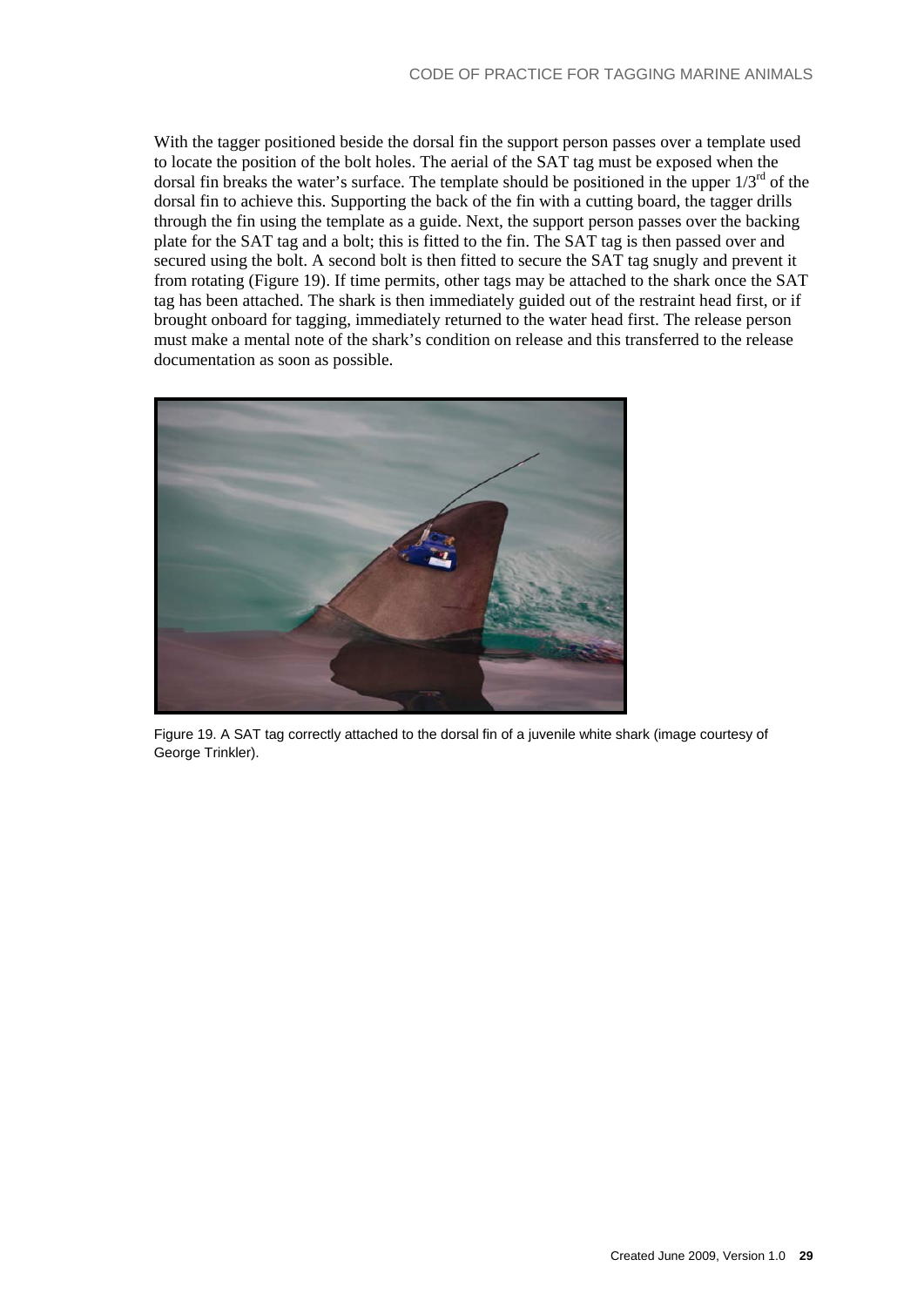# <span id="page-29-0"></span>**1.8 Standard Operating Procedure 8: Post field trip equipment cleaning & storage**

(created: June 2009; full revision due June 2011)

At the end of each tagging period clean all tag applicators, knives and tags thoroughly under running water and then dip them in antiseptic (e.g. Betadine) or alcohol to help avoid transfer of infections between animals. Place them back into the tagging kit tool box ready for the next deployment. At the end of each tagging trip ensure that all equipment is thoroughly cleaned in fresh water and air dried. Knives should be sharpened and any moving parts on equipment sprayed with WD40 or similar rust prevention. Note the use of any of the consumables in the kit for replacement before the next tagging trip. If any additional samples have been collected as part of tagging operations, these should be packaged appropriately for transport and relevant transport arranged (including any quarantine permits).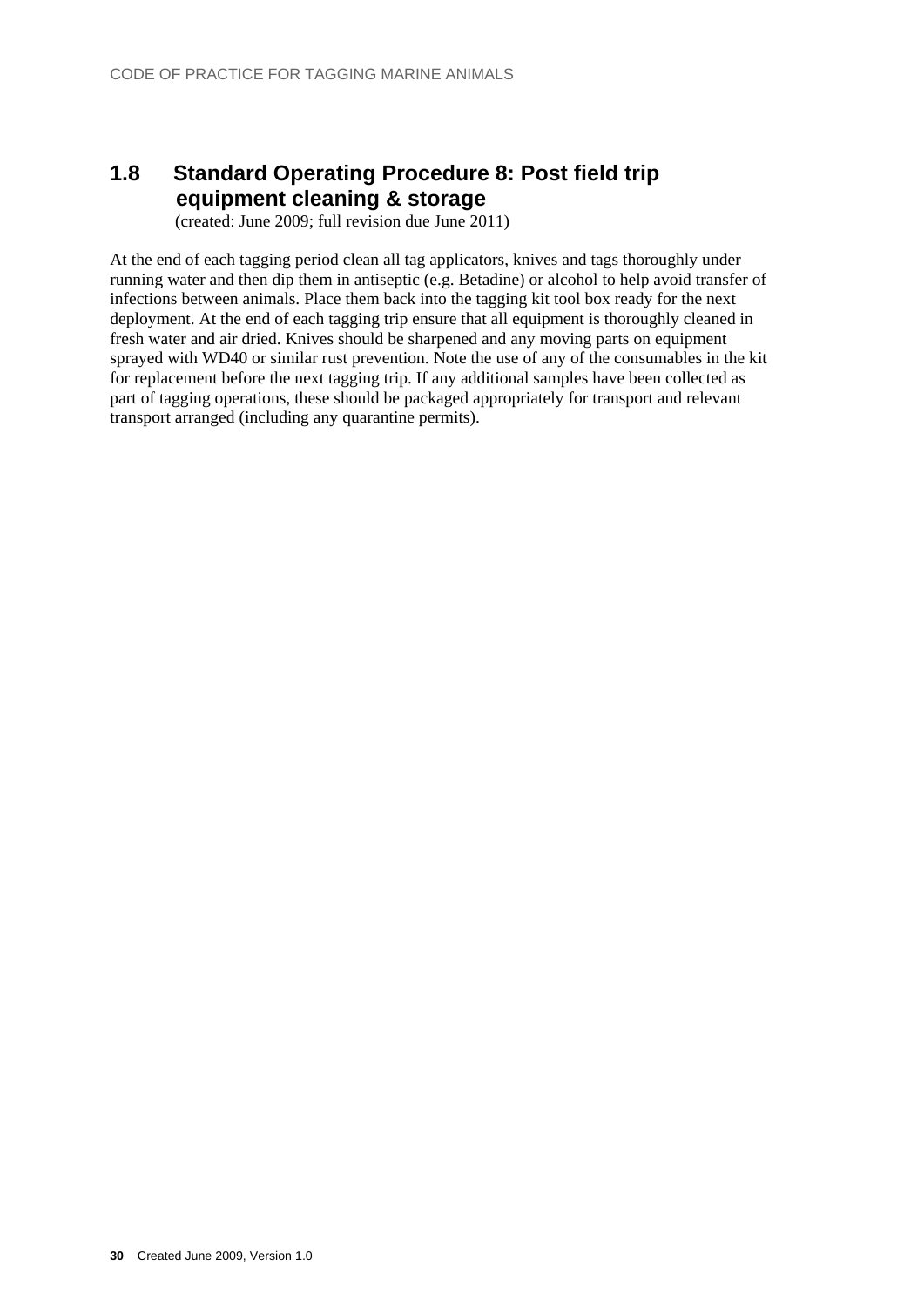## <span id="page-30-0"></span>**1.9 Standard Operating Procedure 9: Revision of Code of Practice and SOPs**

(created: June 2009; full revision due June 2011)

The Code of Practice and standard operating procedures outlined above form the basis of a living document. The Code of Practice and procedures are informally reviewed following each tagging trip. Suggestions and alterations will be collected and appended to the current document. These will be reviewed on an annual basis and where appropriate formally included ensuring the relevant SOP reflects current practice.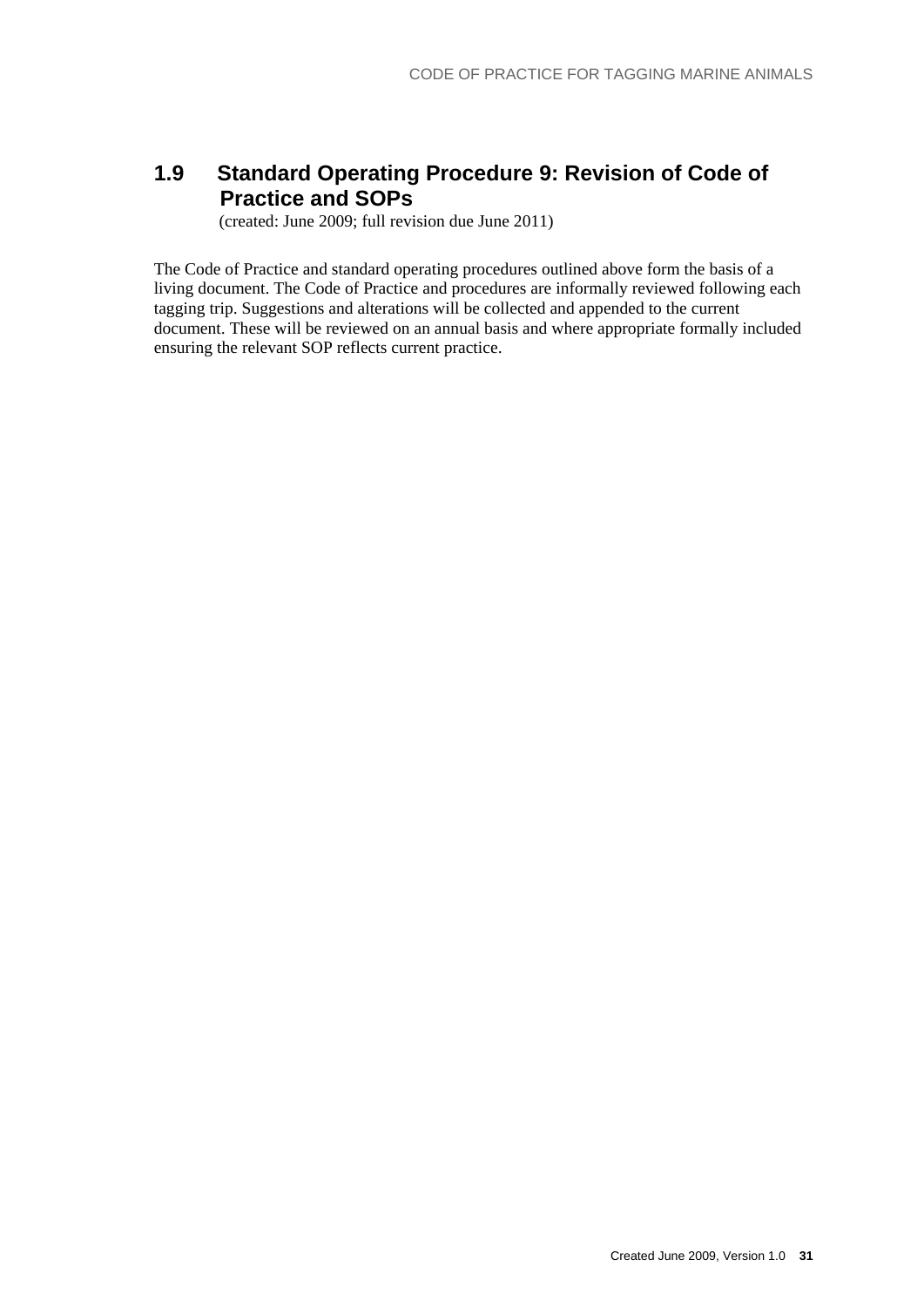## <span id="page-31-0"></span>**REFERENCES**

Bradford, R.; Hobday, A.; Stanley, C.; Evans, K. (2007) Fish tagging protocol. CSIRO Marine and Atmospheric Research. March 2007.

Chaprales, W.; Lutcavage, M.; Brill, B.; Chase, B.; Skomal, G. (1998). Harpoon method for attaching ultrasonic and "popup" satellite tags to giant bluefin tuna and large pelagic fishes. Journal of the Marine Technology Society 32: 104- 105.

Heeger, R.; Brom, F. W. A. (2001). Intrinsic value and direct duties from animal ethics towards environmental ethics? Journal of Agricultural and Environmental Ethics 14: 241-252.

Monamy, V.; Gott, M. (2001). Practical and ethical considerations for students conducting ecological research involving wildlife. Austral Ecology 26: 293-300.

NHMRC (2004). Australian code of practice for the care and use of animals for scientific purposes. National Health and Medical Research Council, 7<sup>th</sup> Edition, 84pp.

Oakley, K. L.; Thomas, L. P.; Fancy, S. G. (2003). Guidelines for long-term monitoring protocols. Wildlife Society Bulletin 31: 1000-1003.

Young, R. (2005). Sea Safety Strategy. www.marine.csiro.au/intranet/ohse/needtoknow/seasafetystrategy.html Accessed June 2009.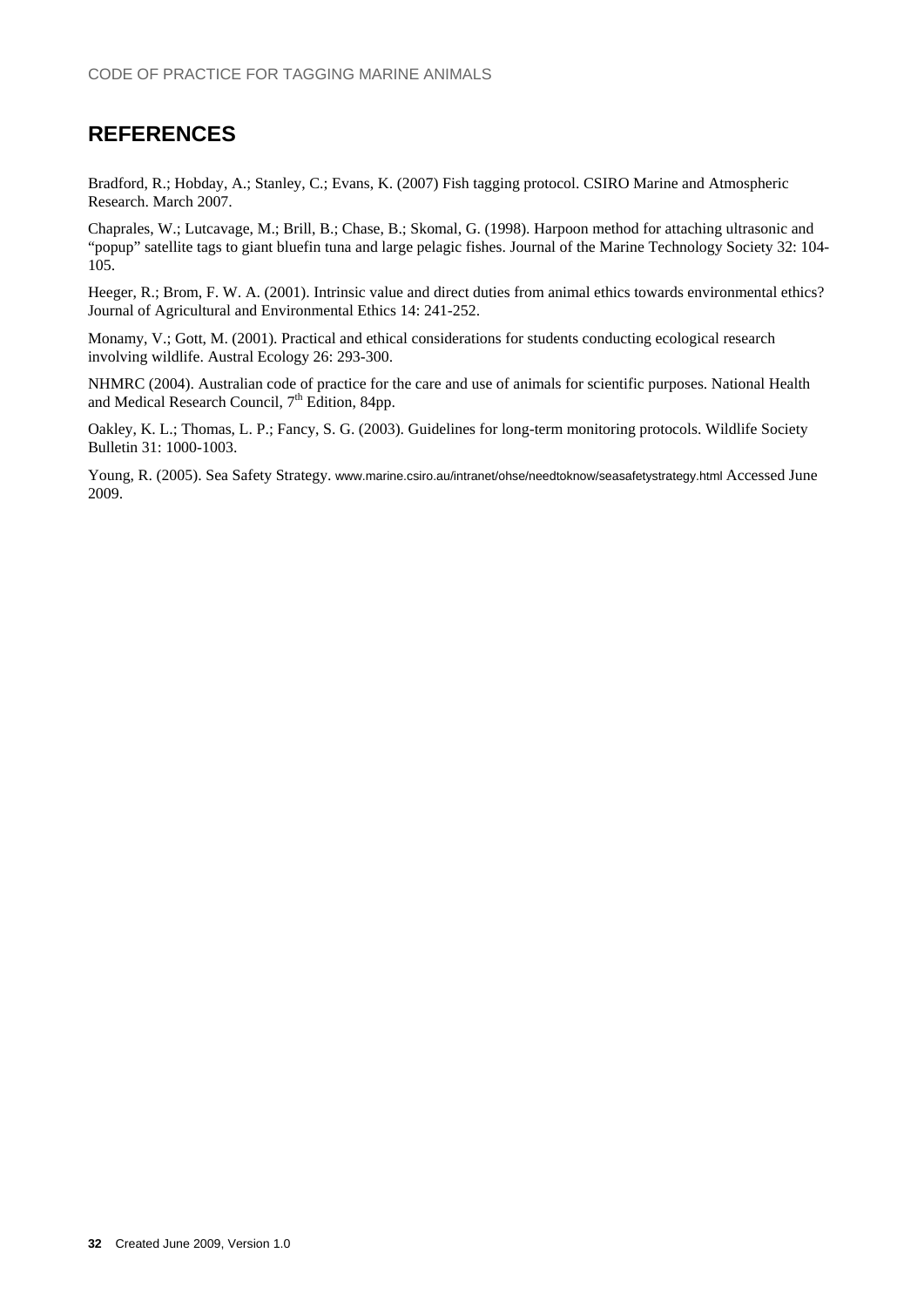# **APPENDIX A – PERMITS**

In addition to approval from an Animal Ethics Committee, research may require further permits. Details for some common permits required for CMAR research can be found on the CMAR intranet site (www.csiro.au/intranet/sms/permits.htm) and are outlined below. Note that some permit applications incur a fee.

## <span id="page-32-1"></span>**A1.1 Environment Protection and Biodiversity Act (EPBC Act)**

#### (http://www.environment.gov.au/epbc/index.html)

The EPBC Act provides a legal framework for the protection and management of matters of national environmental significance (NES). Under the EPBC Act any actions that have, or are likely to have, a significant impact on a matter of NES require approval from the Australian Government Minister for the Environment, Water, Heritage and the Arts.

There are seven matters of NES that are protected under the EPBC Act, these are:

- World Heritage properties
- National Heritage places
- wetlands of international importance
- <span id="page-32-0"></span>listed threatened species and ecological communities
- migratory species protected under international agreements
- Commonwealth marine areas
- nuclear actions (including uranium mines)

Other matters protected under the EPBC Act are:

- The environment, where actions proposed are on, or will affect Commonwealth land and the environment.
- The environment, where Commonwealth agencies are proposing to take an action.

Relevant documentation regarding the requirement for EPBC approvals and the relevant permit application forms can be found on the Department of Environment, Water, Heritage and the Arts website (www.environment.gov.au/epbc/approval).

## <span id="page-32-2"></span>**A1.2 Australian Fisheries Management Authority (AFMA)**

#### (http://www.afma.gov.au/)

Scientific research in a specified area of the Australian Fishing Zone or in a specified fishery may require a permit from AFMA before it can proceed. Note that scientific permits are not transferrable and are granted for a maximum duration of six months. For further details consult the relevant AFMA web site:

Permits: www.afma.gov.au/industry/licensing/permits/default.htm Forms: www.afma.gov.au/information/publications/forms/licensing/default.htm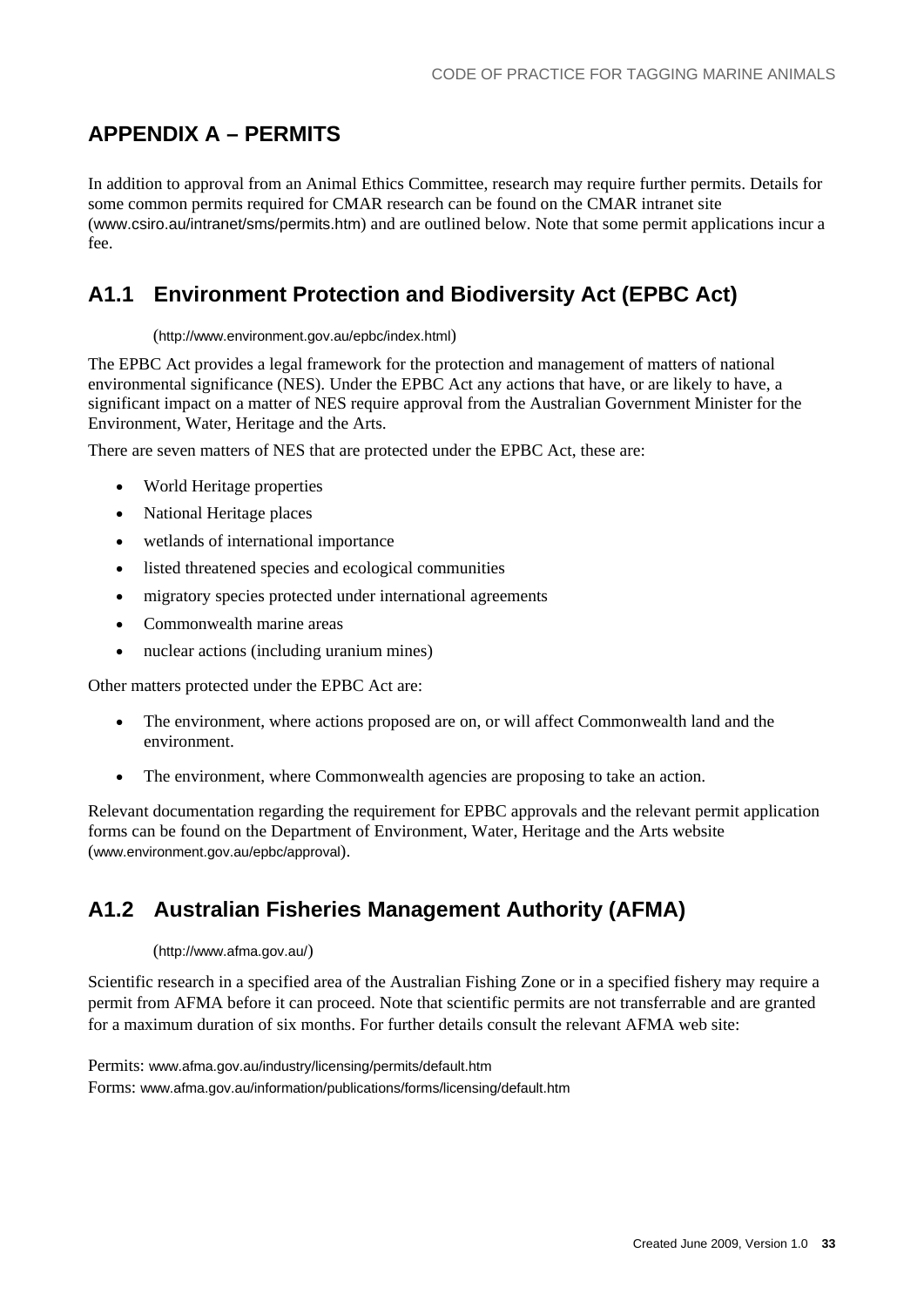## <span id="page-33-0"></span>**A1.3 Australian State Authorities**

- **Tasmania:** Department of Primary Industries and Water (DPIW) www.dpiw.tas.gov.au
- **Victoria:** Department of Primary Industries, Fisheries Victoria (PIRVic) new.dpi.vic.gov.au/fisheries
- **NSW:** Department of Primary Industries (NSW-DPI) www.dpi.nsw.gov.au/fisheries
- **Queensland:** Department of Primary Industries and Fisheries (Qld-DPI) www.dpi.qld.gov.au/
- **Northern Territory:** Northern territory Government www.nt.gov.au/d/Fisheries
- **Western Australia:** Department of Fisheries Western Australia (WAFish) www.fish.wa.gov.au/
- **South Australia:** Primary Industries and Resources South Australia (PIRSA) www.pir.sa.gov.au/fisheries

## <span id="page-33-1"></span>**A1.4 Convention on International Trade in Endangered Species of Wild Fauna and Flora (CITES)**

(www.cites.org/ **and** www.environment.gov.au/biodiversity/trade-use/cites)

Australia is one of 175 parties to the Convention on International Trade in Endangered Species of Wild Fauna and Flora. As a party to the Convention, import, export and re-export of any live animal or plant of a species listed in the CITES Appendices (or of any part or derivative of such animal or plant) requires a permit or certificate. There are currently around 25,000 plant and 5,000 animal species covered by the provisions of the Convention. To find out whether a species is listed in the Appendices, you can check in the CITES-listed species database of this website, using either the scientific name or the common name of the species.

CMAR is registered on the Registration of Scientific Organisations for Exchange of Scientific Specimens which enables us to export and/or import CITES and native specimens to like-registered institutions elsewhere in the world.

**CITES Appendices:** www.cites.org/eng/app/appendices.shtml

**CITES Species Database:** www.cites.org/eng/resources/species.html